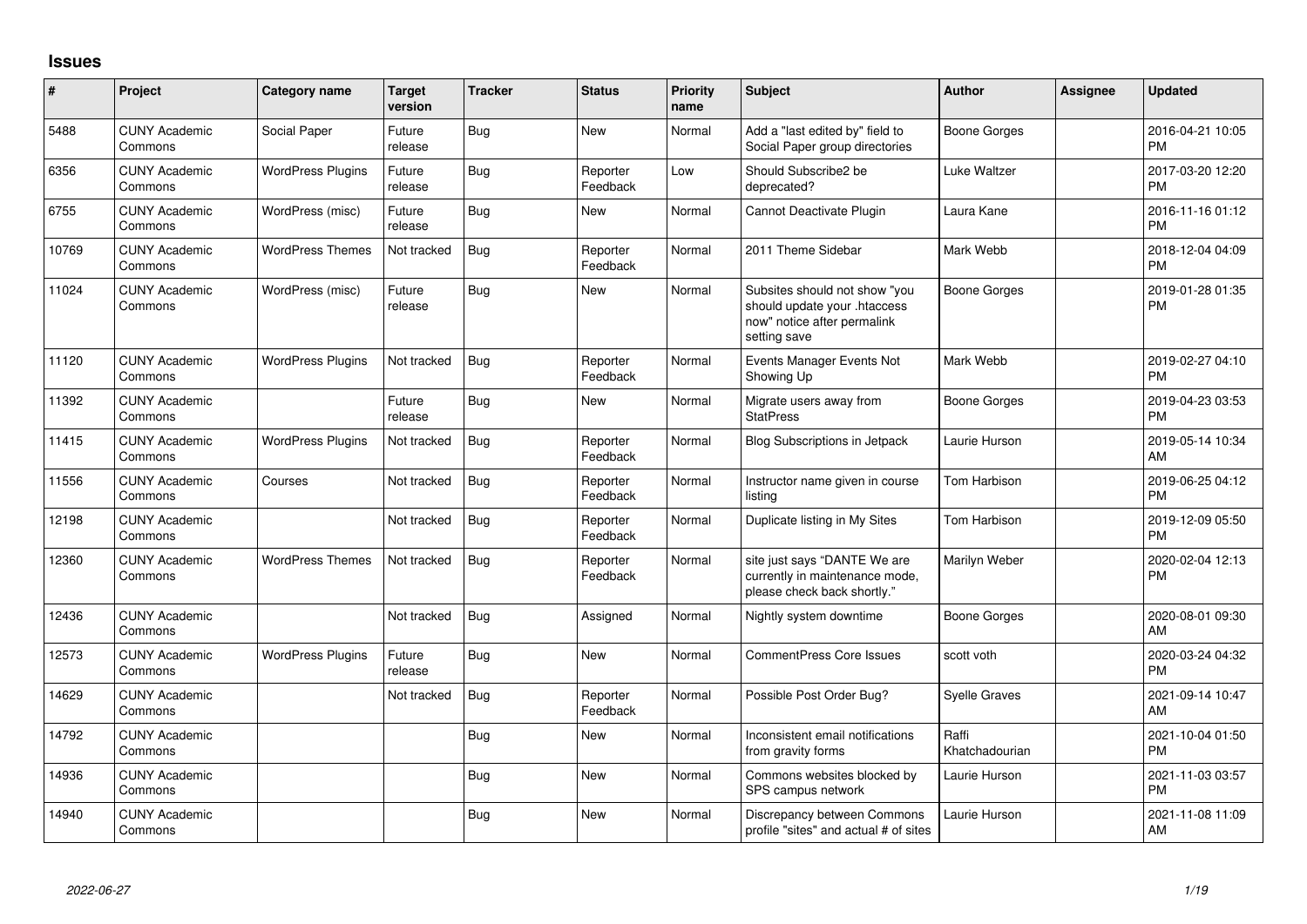| $\pmb{\sharp}$ | Project                         | <b>Category name</b>       | <b>Target</b><br>version | <b>Tracker</b> | <b>Status</b>        | <b>Priority</b><br>name | <b>Subject</b>                                                                                  | <b>Author</b>           | <b>Assignee</b> | <b>Updated</b>                |
|----------------|---------------------------------|----------------------------|--------------------------|----------------|----------------------|-------------------------|-------------------------------------------------------------------------------------------------|-------------------------|-----------------|-------------------------------|
| 15757          | <b>CUNY Academic</b><br>Commons |                            |                          | Bug            | New                  | Normal                  | Members # do not match                                                                          | Laurie Hurson           |                 | 2022-03-30 04:52<br><b>PM</b> |
| 16255          | <b>CUNY Academic</b><br>Commons | WordPress (misc)           |                          | Bug            | <b>New</b>           | Normal                  | Need to define 'MULTISITE'<br>constant in wp-config.php                                         | Raymond Hoh             |                 | 2022-06-19 09:31<br>AM        |
| 16294          | <b>CUNY Academic</b><br>Commons |                            |                          | <b>Bug</b>     | New                  | Urgent                  | CAC is down                                                                                     | Raffi<br>Khatchadourian |                 | 2022-06-24 02:36<br><b>PM</b> |
| 2576           | <b>NYCDH Community</b><br>Site  |                            |                          | Bug            | Hold                 | Low                     | Test Next Button in Javascript<br><b>Tutorial Under Activities</b>                              | <b>Mark Newton</b>      | Alex Gil        | 2013-05-18 02:55<br><b>PM</b> |
| 3419           | <b>CUNY Academic</b><br>Commons | Group Invitations          | 1.6.14                   | Bug            | Testing<br>Required  | Normal                  | Neatening the display of<br>messages on group requests                                          | Matt Gold               | Boone<br>Gorges | 2014-09-01 09:29<br><b>PM</b> |
| 7022           | <b>CUNY Academic</b><br>Commons | Announcements              | Future<br>release        | <b>Bug</b>     | <b>New</b>           | Normal                  | Sitewide announcements should<br>be displayed on, and dismissable<br>from, mapped domains       | Boone Gorges            | Boone<br>Gorges | 2018-03-22 10:18<br>AM        |
| 7663           | <b>CUNY Academic</b><br>Commons | Social Paper               | Future<br>release        | <b>Bug</b>     | <b>New</b>           | Normal                  | Social Paper notifications not<br>formatted correctly on secondary<br>sites                     | <b>Boone Gorges</b>     | Boone<br>Gorges | 2018-04-16 03:52<br><b>PM</b> |
| 7981           | <b>CUNY Academic</b><br>Commons | Social Paper               | Future<br>release        | Bug            | New                  | Normal                  | Social Paper comments should<br>not go to spam                                                  | Luke Waltzer            | Boone<br>Gorges | 2018-04-16 03:52<br><b>PM</b> |
| 8675           | <b>CUNY Academic</b><br>Commons | <b>User Onboarding</b>     | Future<br>release        | Bug            | Reporter<br>Feedback | Low                     | Add new User search screen calls<br>for the input of email address but<br>doesn't work with one | Paul Hebert             | Boone<br>Gorges | 2017-10-11 11:17<br>AM        |
| 9289           | <b>CUNY Academic</b><br>Commons | <b>WordPress Plugins</b>   | Future<br>release        | Bug            | Reporter<br>Feedback | Normal                  | <b>Email Users Plugin</b>                                                                       | Laurie Hurson           | Boone<br>Gorges | 2018-10-24 12:34<br><b>PM</b> |
| 9515           | <b>CUNY Academic</b><br>Commons | <b>WordPress Plugins</b>   | Not tracked              | <b>Bug</b>     | Reporter<br>Feedback | Normal                  | Text to Speech plugin - "More<br>Slowly" checkbox not working                                   | scott voth              | Boone<br>Gorges | 2018-06-13 02:26<br><b>PM</b> |
| 9926           | <b>CUNY Academic</b><br>Commons | <b>WordPress Plugins</b>   | Future<br>release        | Bug            | <b>New</b>           | Normal                  | twitter-mentions-as-comments<br>cron jobs can run long                                          | Boone Gorges            | Boone<br>Gorges | 2018-10-24 12:34<br><b>PM</b> |
| 9979           | <b>CUNY Academic</b><br>Commons | <b>Email Notifications</b> | Not tracked              | Bug            | Reporter<br>Feedback | Normal                  | Reports of slow email activation<br>emails                                                      | <b>Matt Gold</b>        | Boone<br>Gorges | 2018-08-29 09:40<br><b>PM</b> |
| 10040          | <b>CUNY Academic</b><br>Commons | WordPress (misc)           | Not tracked              | Bug            | Reporter<br>Feedback | Normal                  | User doesn't see full list of themes   Matt Gold                                                |                         | Boone<br>Gorges | 2018-07-25 10:12<br>AM        |
| 10678          | <b>CUNY Academic</b><br>Commons |                            | Not tracked              | Bug            | Reporter<br>Feedback | High                    | Newsletter Plugin Not Sending<br><b>Out Newsletters</b>                                         | Mark Webb               | Boone<br>Gorges | 2019-09-16 09:38<br><b>PM</b> |
| 10794          | <b>CUNY Academic</b><br>Commons | Performance                | Not tracked              | <b>Bug</b>     | <b>New</b>           | Normal                  | Memcached connection<br>occasionally breaks                                                     | Boone Gorges            | Boone<br>Gorges | 2018-12-06 03:30<br><b>PM</b> |
| 12438          | <b>CUNY Academic</b><br>Commons | Courses                    | Not tracked              | Bug            | <b>New</b>           | Normal                  | Site appearing twice                                                                            | Laurie Hurson           | Boone<br>Gorges | 2020-02-18 01:34<br><b>PM</b> |
| 13949          | <b>CUNY Academic</b><br>Commons |                            | Not tracked              | Bug            | <b>New</b>           | Normal                  | Continued debugging of runaway<br>MySQL connections                                             | Matt Gold               | Boone<br>Gorges | 2021-09-14 10:42<br>AM        |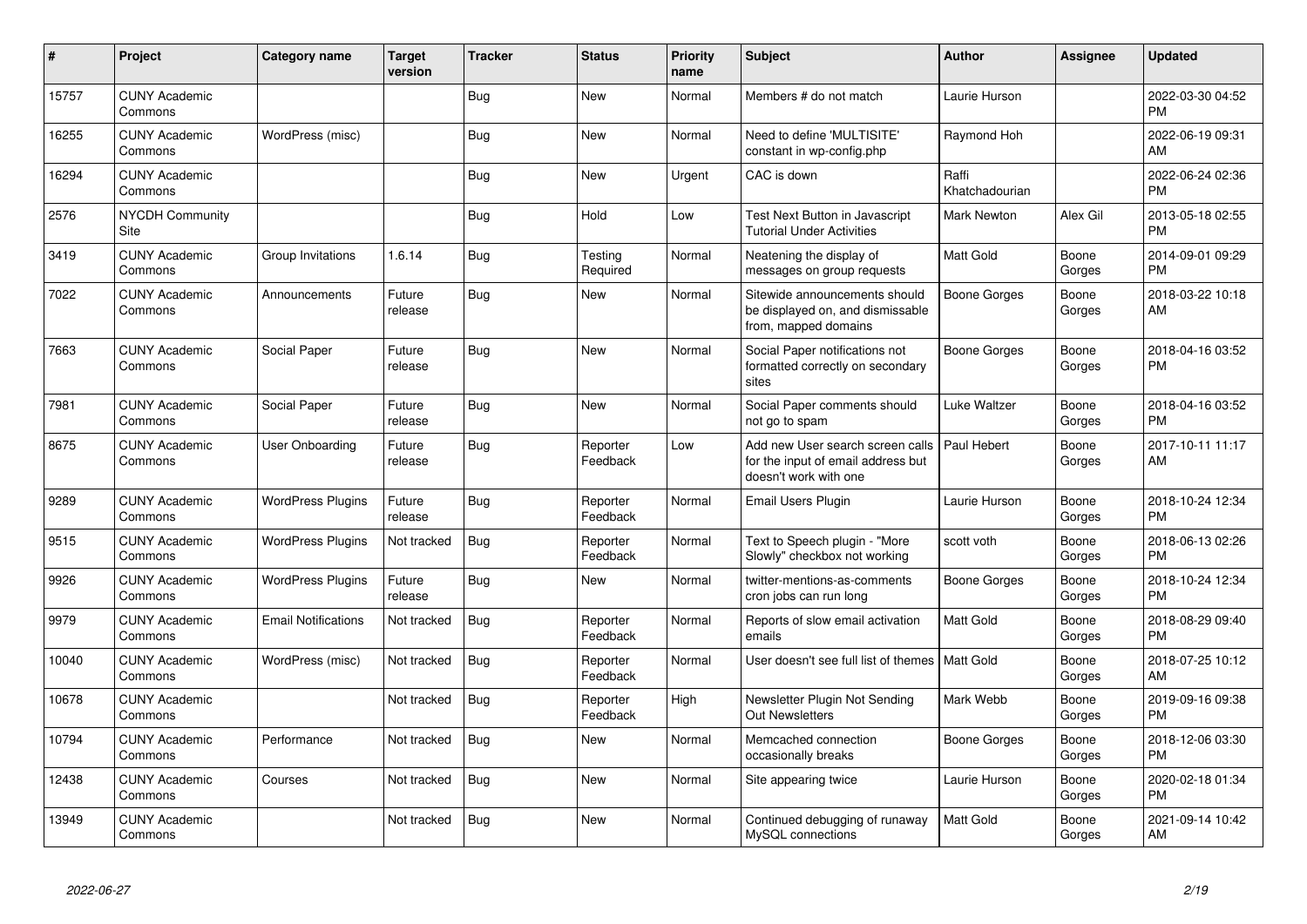| $\pmb{\#}$ | <b>Project</b>                  | Category name            | <b>Target</b><br>version | <b>Tracker</b> | <b>Status</b>        | <b>Priority</b><br>name | <b>Subject</b>                                                               | <b>Author</b>           | <b>Assignee</b>       | <b>Updated</b>                |
|------------|---------------------------------|--------------------------|--------------------------|----------------|----------------------|-------------------------|------------------------------------------------------------------------------|-------------------------|-----------------------|-------------------------------|
| 14113      | <b>CUNY Academic</b><br>Commons | WordPress (misc)         | Future<br>release        | <b>Bug</b>     | Hold                 | Normal                  | Block Editor Not Working on this<br>page - Json error                        | scott voth              | Boone<br>Gorges       | 2021-03-05 11:01<br>AM        |
| 14483      | <b>CUNY Academic</b><br>Commons | WordPress - Media        | Not tracked              | <b>Bug</b>     | Reporter<br>Feedback | Normal                  | Wordpress PDF Embed Stopped<br>Working after JITP Media Clone                | Patrick DeDauw          | Boone<br>Gorges       | 2021-05-20 01:51<br><b>PM</b> |
| 14908      | <b>CUNY Academic</b><br>Commons | Performance              |                          | Bug            | New                  | Normal                  | Stale object cache on cdev                                                   | Raymond Hoh             | Boone<br>Gorges       | 2021-12-07 09:45<br>AM        |
| 14987      | <b>CUNY Academic</b><br>Commons | <b>WordPress Plugins</b> | Future<br>release        | <b>Bug</b>     | <b>New</b>           | Normal                  | Elementor update causes<br>database freeze-up                                | Boone Gorges            | Boone<br>Gorges       | 2021-11-29 12:02<br><b>PM</b> |
| 15242      | <b>CUNY Academic</b><br>Commons | Performance              | Not tracked              | <b>Bug</b>     | Reporter<br>Feedback | Normal                  | Slugist site                                                                 | Raffi<br>Khatchadourian | Boone<br>Gorges       | 2022-02-07 11:14<br>AM        |
| 16199      | <b>CUNY Academic</b><br>Commons | <b>Directories</b>       | 2.0.2                    | Bug            | New                  | Normal                  | Removed "Semester" Filter from<br><b>Courses Directory</b>                   | Laurie Hurson           | Boone<br>Gorges       | 2022-06-14 11:36<br>AM        |
| 2618       | <b>NYCDH Community</b><br>Site  |                          |                          | <b>Bug</b>     | Assigned             | Low                     | Mark blogs as spam when created   Matt Gold<br>by users marked as spam       |                         | Boone<br>Gorges       | 2013-06-09 11:38<br><b>PM</b> |
| 5827       | <b>CUNY Academic</b><br>Commons | <b>Public Portfolio</b>  | Future<br>release        | Bug            | Assigned             | Normal                  | Academic Interests square<br>bracket links not working                       | scott voth              | Chris Stein           | 2016-08-11 11:59<br><b>PM</b> |
| 4438       | <b>CUNY Academic</b><br>Commons | Events                   | Future<br>release        | Bug            | Assigned             | Normal                  | Events Calendar - Export<br><b>Recurring Events</b>                          | scott voth              | Daniel Jones          | 2016-05-23 04:25<br><b>PM</b> |
| 5268       | <b>CUNY Academic</b><br>Commons | Group Forums             | Future<br>release        | <b>Bug</b>     | Assigned             | Normal                  | Long-time to post to multiple<br>groups                                      | Luke Waltzer            | Daniel Jones          | 2016-09-07 06:31<br><b>PM</b> |
| 2167       | <b>CUNY Academic</b><br>Commons | WordPress (misc)         | Future<br>release        | Bug            | Assigned             | Normal                  | <b>CAC-Livestream Plugin Issues</b>                                          | <b>Michael Smith</b>    | Dominic<br>Giglio     | 2015-01-02 03:06<br><b>PM</b> |
| 9835       | <b>CUNY Academic</b><br>Commons | Group Forums             | Future<br>release        | Bug            | Assigned             | Normal                  | add a "like" function?                                                       | Marilyn Weber           | <b>Erik Trainer</b>   | 2018-06-05 01:49<br><b>PM</b> |
| 13331      | <b>CUNY Academic</b><br>Commons | Site cloning             | Future<br>release        | <b>Bug</b>     | <b>New</b>           | Normal                  | Combine Site Template and<br>Clone operations                                | <b>Boone Gorges</b>     | Jeremy Felt           | 2021-11-19 12:39<br><b>PM</b> |
| 11879      | <b>CUNY Academic</b><br>Commons |                          | Not tracked              | Bug            | <b>New</b>           | Normal                  | Hypothesis comments appearing<br>on multiple, different pdfs across<br>blogs | Laurie Hurson           | Laurie Hurson         | 2019-09-19 02:39<br><b>PM</b> |
| 3691       | <b>CUNY Academic</b><br>Commons | <b>WordPress Plugins</b> | Future<br>release        | Bug            | <b>New</b>           | Normal                  | <b>WPMU Domain Mapping</b><br>Debugging on cdev                              | Raymond Hoh             | Matt Gold             | 2014-12-12 09:04<br>AM        |
| 4972       | <b>CUNY Academic</b><br>Commons | Analytics                | Not tracked              | <b>Bug</b>     | <b>New</b>           | Normal                  | <b>Newsletter Analytics</b>                                                  | Stephen Real            | Matt Gold             | 2015-12-09 12:54<br><b>PM</b> |
| 3939       | <b>CUNY Academic</b><br>Commons | <b>WordPress Plugins</b> | Future<br>release        | <b>Bug</b>     | Hold                 | Normal                  | Activity stream support for<br>Co-Authors Plus plugin                        | Raymond Hoh             | Raymond<br>Hoh        | 2015-11-09 06:13<br><b>PM</b> |
| 4388       | <b>CUNY Academic</b><br>Commons | WordPress (misc)         | Future<br>release        | Bug            | Assigned             | Normal                  | Repeated request for<br>authentication.                                      | Alice.Lynn<br>McMichael | Raymond<br><b>Hoh</b> | 2015-08-11 07:35<br><b>PM</b> |
| 4535       | <b>CUNY Academic</b><br>Commons | My Commons               | Future<br>release        | <b>Bug</b>     | <b>New</b>           | Low                     | My Commons filter issue                                                      | scott voth              | Raymond<br>Hoh        | 2015-09-01 11:17<br>AM        |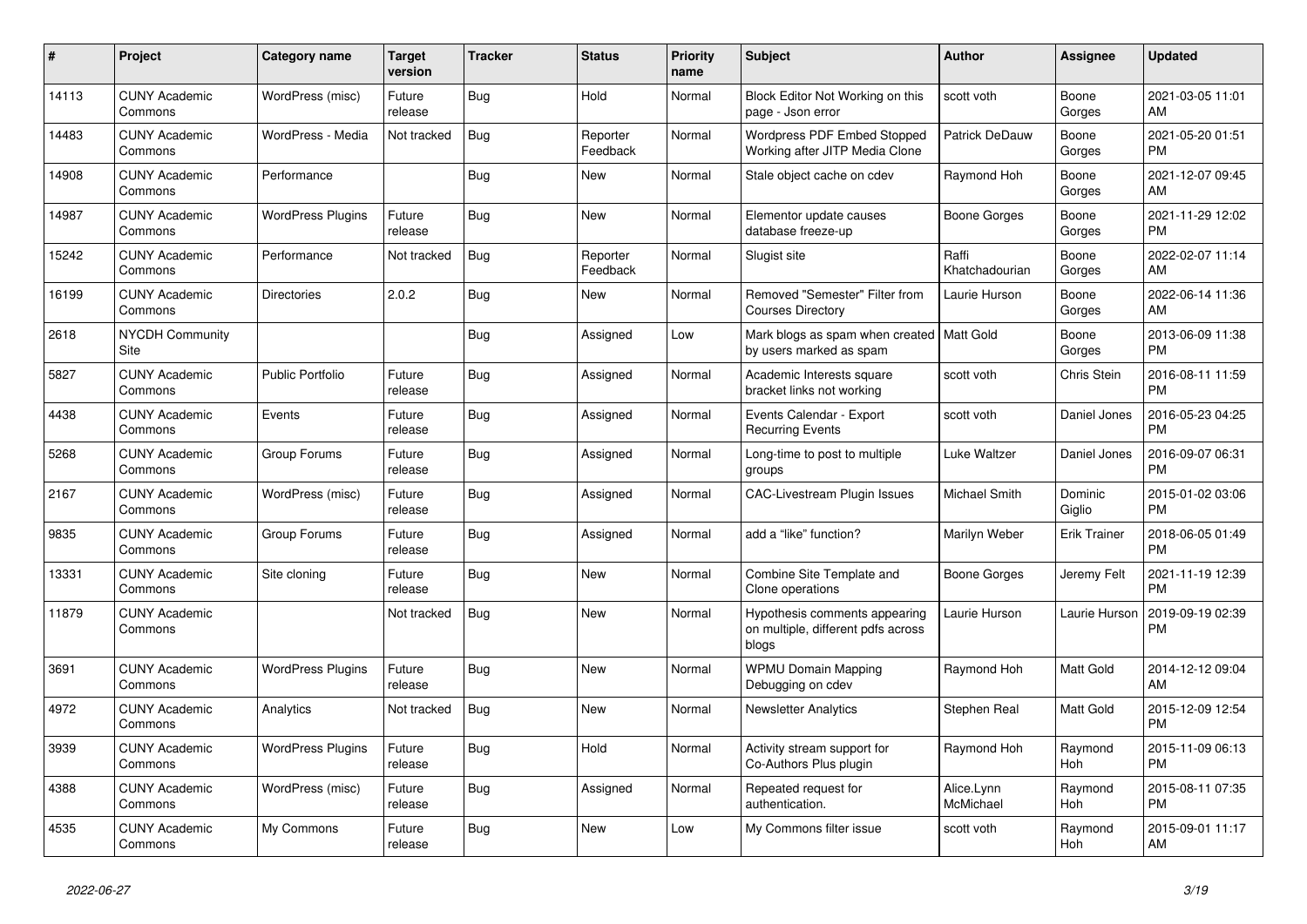| #     | <b>Project</b>                  | <b>Category name</b>       | Target<br>version | Tracker    | <b>Status</b>        | <b>Priority</b><br>name | <b>Subject</b>                                                     | <b>Author</b>           | Assignee              | <b>Updated</b>                |
|-------|---------------------------------|----------------------------|-------------------|------------|----------------------|-------------------------|--------------------------------------------------------------------|-------------------------|-----------------------|-------------------------------|
| 5282  | <b>CUNY Academic</b><br>Commons | Social Paper               | Future<br>release | Bug        | <b>New</b>           | Normal                  | Replying via email directs to<br>paper but not individual comment. | Marilyn Weber           | Raymond<br><b>Hoh</b> | 2016-03-02 01:48<br><b>PM</b> |
| 5691  | <b>CUNY Academic</b><br>Commons | <b>Blogs (BuddyPress)</b>  | Future<br>release | <b>Bug</b> | Assigned             | High                    | Differing numbers on Sites display                                 | <b>Matt Gold</b>        | Raymond<br><b>Hoh</b> | 2016-06-13 01:37<br><b>PM</b> |
| 6644  | <b>CUNY Academic</b><br>Commons |                            | Not tracked       | Bug        | Reporter<br>Feedback | High                    | White Screen at Login Pge                                          | Luke Waltzer            | Raymond<br>Hoh        | 2016-11-21 10:34<br><b>PM</b> |
| 6671  | <b>CUNY Academic</b><br>Commons | Reply By Email             | Not tracked       | <b>Bug</b> | Assigned             | Normal                  | "Post too often" RBE error<br>message                              | <b>Matt Gold</b>        | Raymond<br>Hoh        | 2016-11-11 09:55<br>AM        |
| 6749  | <b>CUNY Academic</b><br>Commons | Events                     | Future<br>release | Bug        | <b>New</b>           | Low                     | BPEO iCal request can trigger<br>very large number of DB queries   | Boone Gorges            | Raymond<br><b>Hoh</b> | 2016-11-15 10:09<br><b>PM</b> |
| 6995  | <b>CUNY Academic</b><br>Commons | Home Page                  | Not tracked       | Bug        | Assigned             | Normal                  | member filter on homepage not<br>working                           | Matt Gold               | Raymond<br><b>Hoh</b> | 2016-12-11 09:46<br><b>PM</b> |
| 7928  | <b>CUNY Academic</b><br>Commons | Group Forums               | Not tracked       | <b>Bug</b> | <b>New</b>           | Normal                  | Duplicate Forum post                                               | Luke Waltzer            | Raymond<br>Hoh        | 2017-04-11 09:27<br><b>PM</b> |
| 8991  | <b>CUNY Academic</b><br>Commons | Reply By Email             | Not tracked       | Bug        | Hold                 | Normal                  | RBE duplicate email message<br>issue                               | Matt Gold               | Raymond<br>Hoh        | 2018-02-18 08:53<br><b>PM</b> |
| 9060  | <b>CUNY Academic</b><br>Commons | Commons In A Box           | Not tracked       | <b>Bug</b> | Hold                 | Normal                  | Problems with CBox image library<br>upload                         | Lisa Rhody              | Raymond<br>Hoh        | 2018-01-10 03:26<br><b>PM</b> |
| 9346  | <b>CUNY Academic</b><br>Commons | WordPress (misc)           | Not tracked       | <b>Bug</b> | <b>New</b>           | Normal                  | Clone cetls.bmcc.cuny.edu for<br>development                       | Owen Roberts            | Raymond<br>Hoh        | 2018-03-06 05:35<br><b>PM</b> |
| 10262 | <b>CUNY Academic</b><br>Commons |                            | Not tracked       | Bug        | Reporter<br>Feedback | Normal                  | Newsletter Plugin: Broken Image<br>at Bottom of All Newsletters    | Mark Webb               | Raymond<br>Hoh        | 2018-08-30 05:17<br><b>PM</b> |
| 11243 | <b>CUNY Academic</b><br>Commons | BuddyPress (misc)          | Future<br>release | <b>Bug</b> | <b>New</b>           | Normal                  | Audit bp-custom.php                                                | Raymond Hoh             | Raymond<br>Hoh        | 2022-04-26 11:59<br>AM        |
| 11649 | <b>CUNY Academic</b><br>Commons | <b>WordPress Plugins</b>   | 2.0.2             | Bug        | In Progress          | Normal                  | CC license displayed on every<br>page                              | Gina Cherry             | Raymond<br><b>Hoh</b> | 2022-06-14 11:36<br>AM        |
| 11971 | <b>CUNY Academic</b><br>Commons | <b>Email Notifications</b> | Future<br>release | Bug        | Reporter<br>Feedback | Low                     | Pictures obscured in emailed post<br>notifications                 | Marilyn Weber           | Raymond<br>Hoh        | 2019-11-21 01:14<br><b>PM</b> |
| 13328 | <b>CUNY Academic</b><br>Commons | Group Forums               | Not tracked       | <b>Bug</b> | Reporter<br>Feedback | Normal                  | cross-posting in two related<br>groups                             | Marilyn Weber           | Raymond<br>Hoh        | 2020-09-15 10:39<br><b>PM</b> |
| 13430 | <b>CUNY Academic</b><br>Commons | Reply By Email             | Not tracked       | <b>Bug</b> | <b>New</b>           | Normal                  | Delay in RBE                                                       | Luke Waltzer            | Raymond<br><b>Hoh</b> | 2020-10-13 11:16<br>AM        |
| 13457 | <b>CUNY Academic</b><br>Commons | Group Forums               | 2.0.2             | <b>Bug</b> | <b>New</b>           | High                    | Forum post not sending<br>notifications                            | Filipa Calado           | Raymond<br>Hoh        | 2022-06-14 11:36<br>AM        |
| 14496 | <b>CUNY Academic</b><br>Commons | Domain Mapping             | Future<br>release | <b>Bug</b> | <b>New</b>           | Normal                  | Mapped domain SSO uses<br>third-party cookies                      | Raymond Hoh             | Raymond<br><b>Hoh</b> | 2021-05-24 04:03<br><b>PM</b> |
| 15516 | <b>CUNY Academic</b><br>Commons | <b>WordPress Plugins</b>   |                   | Bug        | Reporter<br>Feedback | Normal                  | Can't publish or save draft of post<br>on wordpress.com            | Raffi<br>Khatchadourian | Raymond<br>Hoh        | 2022-03-02 05:52<br><b>PM</b> |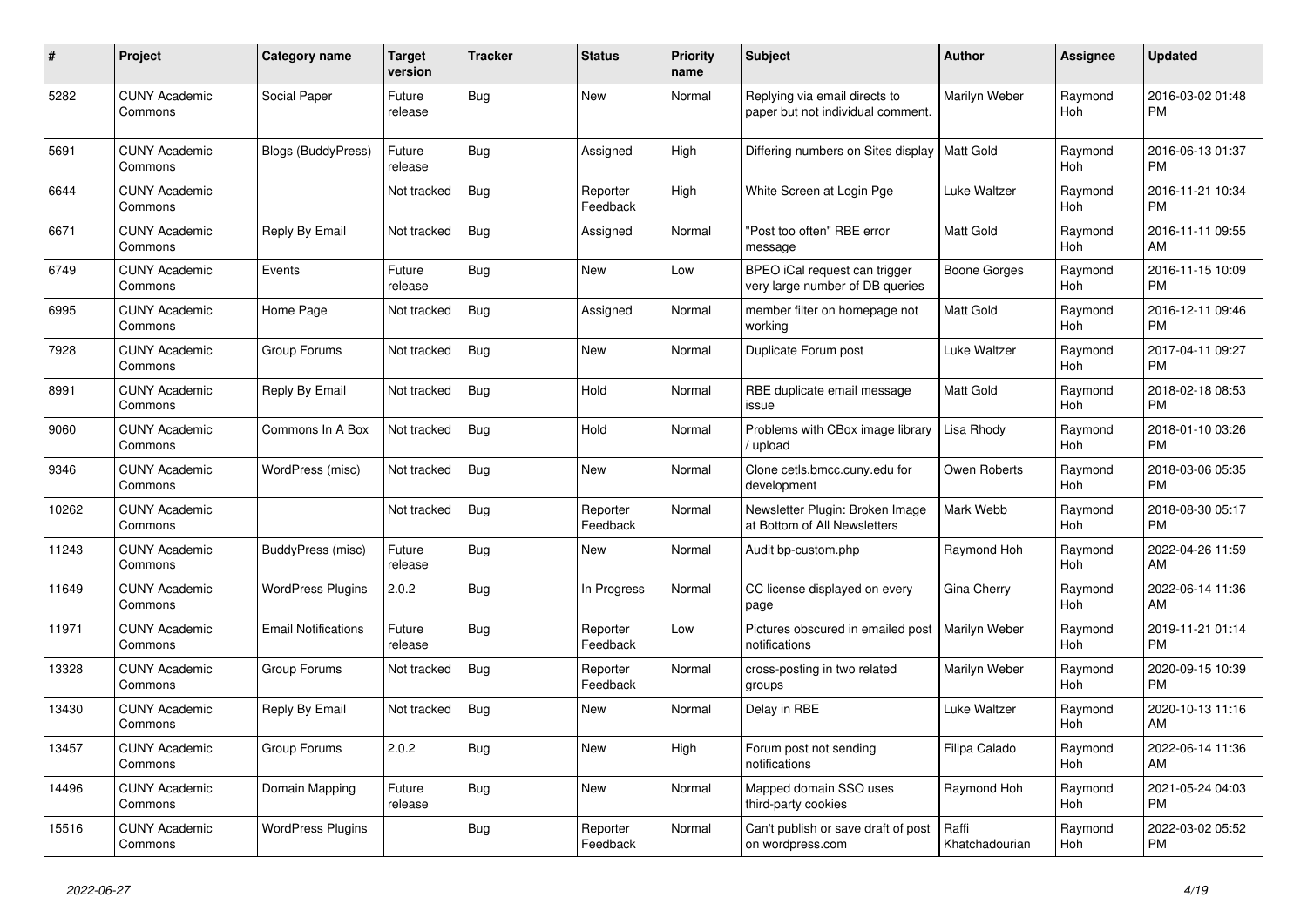| $\#$  | Project                         | <b>Category name</b>       | <b>Target</b><br>version | <b>Tracker</b> | <b>Status</b>                       | <b>Priority</b><br>name | <b>Subject</b>                                                            | <b>Author</b>           | <b>Assignee</b>       | <b>Updated</b>                |
|-------|---------------------------------|----------------------------|--------------------------|----------------|-------------------------------------|-------------------------|---------------------------------------------------------------------------|-------------------------|-----------------------|-------------------------------|
| 16177 | <b>CUNY Academic</b><br>Commons | Reply By Email             |                          | <b>Bug</b>     | <b>New</b>                          | Normal                  | Switch to Inbound mode for RBE                                            | Raymond Hoh             | Raymond<br><b>Hoh</b> | 2022-05-30 04:32<br><b>PM</b> |
| 16245 | <b>CUNY Academic</b><br>Commons | WordPress (misc)           |                          | Bug            | Reporter<br>Feedback                | Normal                  | Save Button missing on<br>WordPress Profile page                          | scott voth              | Raymond<br>Hoh        | 2022-06-16 03:09<br><b>PM</b> |
| 16296 | <b>CUNY Academic</b><br>Commons | Home Page                  | 2.0.2                    | <b>Bug</b>     | Staged for<br>Production<br>Release | Normal                  | "Visit Profile" link on Member<br>Directory page doesn't work<br>properly | Raymond Hoh             | Raymond<br>Hoh        | 2022-06-24 07:54<br><b>PM</b> |
| 8992  | <b>NYCDH Community</b><br>Site  |                            |                          | <b>Bug</b>     | Assigned                            | Normal                  | Multiple RBE error reports                                                | <b>Matt Gold</b>        | Raymond<br>Hoh        | 2017-12-11 05:43<br><b>PM</b> |
| 4661  | <b>CUNY Academic</b><br>Commons | <b>User Experience</b>     | Future<br>release        | <b>Bug</b>     | Assigned                            | Normal                  | <b>Simplify Events text</b>                                               | <b>Matt Gold</b>        | Samantha<br>Raddatz   | 2015-10-02 09:06<br><b>PM</b> |
| 5317  | <b>CUNY Academic</b><br>Commons | Group Blogs                | Not tracked              | Bug            | Reporter<br>Feedback                | Normal                  | Notifications of New Post Didn't<br>Come                                  | Luke Waltzer            | Samantha<br>Raddatz   | 2016-03-21 10:41<br><b>PM</b> |
| 8440  | <b>CUNY Academic</b><br>Commons | Onboarding                 | Not tracked              | <b>Bug</b>     | <b>New</b>                          | Normal                  | Create Test Email Accounts for<br><b>Onboarding Project</b>               | Stephen Real            | Stephen Real          | 2017-08-01 09:49<br><b>PM</b> |
| 364   | <b>CUNY Academic</b><br>Commons | <b>WordPress Plugins</b>   | Future<br>release        | Feature        | <b>New</b>                          | Normal                  | <b>Bulletin Board</b>                                                     | Matt Gold               |                       | 2015-01-05 08:50<br><b>PM</b> |
| 5199  | <b>CUNY Academic</b><br>Commons | Social Paper               | Future<br>release        | Feature        | <b>New</b>                          | Normal                  | add tables to the SP editor                                               | Marilyn Weber           |                       | 2016-10-24 11:27<br>AM        |
| 5205  | <b>CUNY Academic</b><br>Commons | Social Paper               | Future<br>release        | Feature        | New                                 | Normal                  | Social Paper folders                                                      | Marilyn Weber           |                       | 2016-02-11 10:24<br><b>PM</b> |
| 5489  | <b>CUNY Academic</b><br>Commons | Social Paper               | Future<br>release        | Feature        | <b>New</b>                          | Normal                  | Asc/desc sorting for Social Paper<br>directories                          | <b>Boone Gorges</b>     |                       | 2016-04-21 10:06<br><b>PM</b> |
| 5992  | <b>CUNY Academic</b><br>Commons | <b>Email Notifications</b> | Future<br>release        | Feature        | <b>New</b>                          | Normal                  | Changing the From line of<br>autogenerated blog emails                    | Marilyn Weber           |                       | 2018-09-27 05:19<br><b>PM</b> |
| 6332  | <b>CUNY Academic</b><br>Commons | WordPress (misc)           | Future<br>release        | Feature        | <b>New</b>                          | Normal                  | Allow uploaded files to be marked<br>as private in an ad hoc way          | <b>Boone Gorges</b>     |                       | 2016-10-17 11:41<br><b>PM</b> |
| 9720  | <b>CUNY Academic</b><br>Commons | Authentication             | Future<br>release        | Feature        | <b>New</b>                          | Normal                  | The Commons should be an<br>oAuth provider                                | Boone Gorges            |                       | 2019-03-01 02:04<br><b>PM</b> |
| 10380 | <b>CUNY Academic</b><br>Commons | WordPress (misc)           | Future<br>release        | Feature        | In Progress                         | Normal                  | Remove blacklisted plugins                                                | Boone Gorges            |                       | 2022-04-26 12:00<br><b>PM</b> |
| 11077 | <b>CUNY Academic</b><br>Commons | Events                     | Not tracked              | Feature        | Reporter<br>Feedback                | Normal                  | Show event category description<br>in event list view                     | Raffi<br>Khatchadourian |                       | 2019-02-12 10:38<br><b>PM</b> |
| 11131 | <b>CUNY Academic</b><br>Commons |                            | Future<br>release        | Feature        | Reporter<br>Feedback                | Normal                  | <b>Image Annotation Plugins</b>                                           | Laurie Hurson           |                       | 2019-02-26 11:33<br>AM        |
| 11860 | <b>CUNY Academic</b><br>Commons | Registration               | Future<br>release        | Feature        | <b>New</b>                          | Normal                  | <b>Ensure Students Are Aware They</b><br>Can Use Aliases At Registration  | scott voth              |                       | 2019-09-24 08:46<br>AM        |
| 13048 | <b>CUNY Academic</b><br>Commons | Shortcodes and<br>embeds   | Future<br>release        | Feature        | <b>New</b>                          | Normal                  | Jupyter Notebooks support                                                 | Boone Gorges            |                       | 2020-07-14 11:46<br>AM        |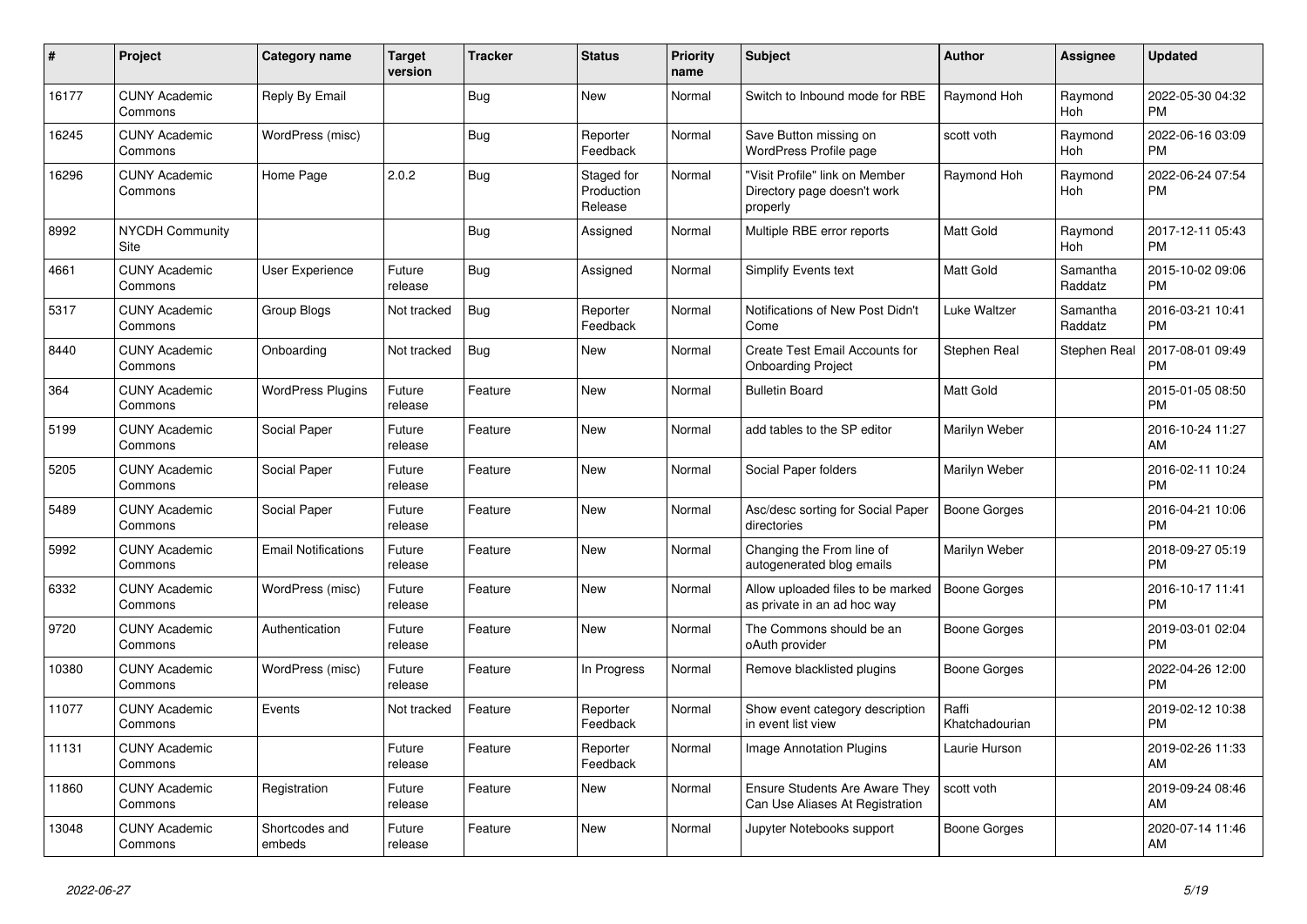| #     | Project                         | Category name            | Target<br>version | <b>Tracker</b> | <b>Status</b>        | <b>Priority</b><br>name | <b>Subject</b>                                                       | <b>Author</b>           | Assignee          | <b>Updated</b>                |
|-------|---------------------------------|--------------------------|-------------------|----------------|----------------------|-------------------------|----------------------------------------------------------------------|-------------------------|-------------------|-------------------------------|
| 13650 | <b>CUNY Academic</b><br>Commons | Group Library            | Future<br>release | Feature        | <b>New</b>           | Normal                  | Forum Attachments in Group<br>Library                                | Laurie Hurson           |                   | 2021-11-19 12:30<br><b>PM</b> |
| 13912 | <b>CUNY Academic</b><br>Commons |                          | Not tracked       | Feature        | Hold                 | Low                     | posting "missed schedule"                                            | Marilyn Weber           |                   | 2021-02-23 10:46<br>AM        |
| 15613 | <b>CUNY Academic</b><br>Commons |                          | 2.0.2             | Feature        | Reporter<br>Feedback | Normal                  | Adding "Passster" plugin                                             | Laurie Hurson           |                   | 2022-06-14 11:36<br>AM        |
| 15923 | <b>CUNY Academic</b><br>Commons |                          | Not tracked       | Feature        | Reporter<br>Feedback | Normal                  | <b>Bellows Plugin Adjustments</b>                                    | Laurie Hurson           |                   | 2022-04-20 10:10<br>AM        |
| 16290 | <b>CUNY Academic</b><br>Commons |                          |                   | Feature        | Reporter<br>Feedback | Normal                  | Add Table Of Contents Block<br>plug-in                               | Raffi<br>Khatchadourian |                   | 2022-06-24 10:26<br>AM        |
| 2577  | <b>NYCDH Community</b><br>Site  |                          |                   | Feature        | Assigned             | Low                     | Investigate Potential to Add Links<br>to the Forum                   | <b>Mark Newton</b>      | Alex Gil          | 2013-05-16 09:40<br><b>PM</b> |
| 11968 | JustPublics@365<br>MediaCamp    |                          |                   | Feature        | <b>New</b>           | Normal                  | Nanoscience Retractable Display<br>Unit                              | Donald Cherry           | Bonnie<br>Eissner | 2021-02-19 08:50<br>AM        |
| 58    | <b>CUNY Academic</b><br>Commons | BuddyPress (misc)        | Future<br>release | Feature        | Assigned             | Low                     | Make member search sortable by<br>last name                          | Roberta Brody           | Boone<br>Gorges   | 2010-08-26 02:38<br><b>PM</b> |
| 287   | <b>CUNY Academic</b><br>Commons | WordPress (misc)         | Future<br>release | Feature        | Assigned             | Normal                  | Create troubleshooting tool for<br>account sign-up                   | Matt Gold               | Boone<br>Gorges   | 2015-11-09 06:17<br><b>PM</b> |
| 377   | <b>CUNY Academic</b><br>Commons | BuddyPress (misc)        | Future<br>release | Feature        | Assigned             | Normal                  | Like buttons                                                         | <b>Matt Gold</b>        | Boone<br>Gorges   | 2010-11-16 05:13<br><b>PM</b> |
| 435   | <b>CUNY Academic</b><br>Commons | BuddyPress (misc)        | Future<br>release | Feature        | Assigned             | Normal                  | Include Avatar Images in Forum<br><b>Post Notification Emails</b>    | <b>Matt Gold</b>        | Boone<br>Gorges   | 2010-12-08 12:40<br><b>PM</b> |
| 500   | <b>CUNY Academic</b><br>Commons | BuddyPress (misc)        | Future<br>release | Feature        | Assigned             | Normal                  | <b>Export Group Data</b>                                             | Matt Gold               | Boone<br>Gorges   | 2010-12-19 12:09<br><b>PM</b> |
| 519   | <b>CUNY Academic</b><br>Commons | <b>BuddyPress Docs</b>   | Future<br>release | Feature        | Assigned             | Low                     | TOC for individual docs - for new<br>BP "wiki-like" plugin           | scott voth              | Boone<br>Gorges   | 2015-11-09 05:54<br><b>PM</b> |
| 554   | <b>CUNY Academic</b><br>Commons | BuddyPress (misc)        | Future<br>release | Feature        | Assigned             | Normal                  | Add Trackback notifications to<br>site-wide activity feed            | <b>Matt Gold</b>        | Boone<br>Gorges   | 2015-11-09 06:19<br><b>PM</b> |
| 585   | <b>CUNY Academic</b><br>Commons | Group Forums             | Future<br>release | Feature        | Assigned             | Normal                  | Merge Forum Topics                                                   | Sarah Morgano           | Boone<br>Gorges   | 2011-07-06 04:11<br><b>PM</b> |
| 599   | <b>CUNY Academic</b><br>Commons | BuddyPress (misc)        | Future<br>release | Feature        | Assigned             | Normal                  | Consider adding rating plugins for<br><b>BuddyPress/BBPress</b>      | <b>Matt Gold</b>        | Boone<br>Gorges   | 2011-08-22 06:50<br><b>PM</b> |
| 618   | <b>CUNY Academic</b><br>Commons | <b>BuddyPress Docs</b>   | Future<br>release | Feature        | Assigned             | Normal                  | BuddyPress Docs: export formats                                      | <b>Boone Gorges</b>     | Boone<br>Gorges   | 2015-11-09 05:38<br><b>PM</b> |
| 635   | <b>CUNY Academic</b><br>Commons | BuddyPress (misc)        | Future<br>release | Feature        | Assigned             | Normal                  | Big Blue Button -<br>Videoconferencing in Groups and<br><b>Blogs</b> | <b>Matt Gold</b>        | Boone<br>Gorges   | 2011-03-14 03:24<br><b>PM</b> |
| 658   | <b>CUNY Academic</b><br>Commons | <b>WordPress Plugins</b> | Future<br>release | Feature        | Assigned             | Normal                  | Rebulid Sitewide Tag Suggestion                                      | Matt Gold               | Boone<br>Gorges   | 2015-01-05 08:47<br>PM        |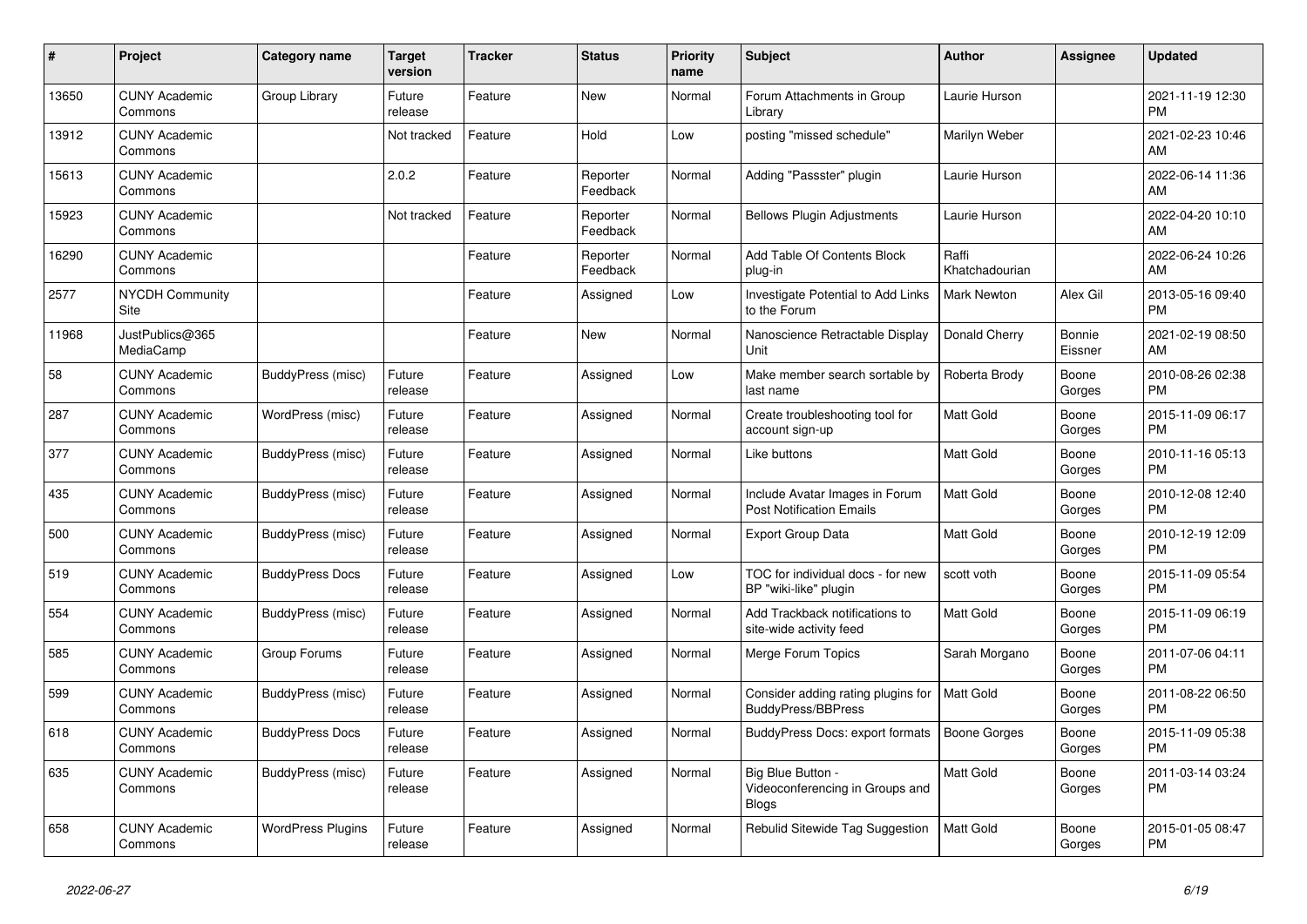| #    | Project                         | Category name            | Target<br>version | <b>Tracker</b> | <b>Status</b> | <b>Priority</b><br>name | <b>Subject</b>                                                                 | <b>Author</b>       | Assignee        | <b>Updated</b>                |
|------|---------------------------------|--------------------------|-------------------|----------------|---------------|-------------------------|--------------------------------------------------------------------------------|---------------------|-----------------|-------------------------------|
| 1165 | <b>CUNY Academic</b><br>Commons | <b>Email Invitations</b> | Future<br>release | Feature        | Assigned      | Low                     | Allow saved lists of invitees under<br>Send Invites                            | Boone Gorges        | Boone<br>Gorges | 2015-11-09 06:03<br><b>PM</b> |
| 1166 | <b>CUNY Academic</b><br>Commons | <b>Email Invitations</b> | Future<br>release | Feature        | <b>New</b>    | Low                     | Better organizational tools for<br>Sent Invites                                | Boone Gorges        | Boone<br>Gorges | 2015-11-09 06:02<br><b>PM</b> |
| 1167 | <b>CUNY Academic</b><br>Commons | <b>Email Invitations</b> | Future<br>release | Feature        | <b>New</b>    | Low                     | Allow email invitations to be<br>resent                                        | Boone Gorges        | Boone<br>Gorges | 2015-11-12 12:53<br>AM        |
| 1417 | <b>CUNY Academic</b><br>Commons | <b>BuddyPress Docs</b>   | Future<br>release | Feature        | Assigned      | Low                     | Bulk actions for BuddyPress Docs                                               | Boone Gorges        | Boone<br>Gorges | 2016-10-17 10:41<br><b>PM</b> |
| 1422 | <b>CUNY Academic</b><br>Commons | <b>BuddyPress Docs</b>   | Future<br>release | Feature        | Assigned      | Normal                  | Make "created Doc" activity icons<br>non-mini                                  | <b>Boone Gorges</b> | Boone<br>Gorges | 2015-11-09 05:48<br><b>PM</b> |
| 1460 | <b>CUNY Academic</b><br>Commons | Analytics                | Future<br>release | Feature        | Assigned      | Normal                  | <b>Update System Report</b>                                                    | <b>Brian Foote</b>  | Boone<br>Gorges | 2015-11-09 06:13<br><b>PM</b> |
| 1508 | <b>CUNY Academic</b><br>Commons | WordPress (misc)         | Future<br>release | Feature        | Assigned      | Normal                  | Share login cookies across<br>mapped domains                                   | Boone Gorges        | Boone<br>Gorges | 2012-07-02 12:12<br><b>PM</b> |
| 1562 | <b>CUNY Academic</b><br>Commons | <b>WordPress Plugins</b> | Future<br>release | Feature        | Assigned      | Low                     | Play with NYT Collaborative<br><b>Authoring Tool</b>                           | <b>Matt Gold</b>    | Boone<br>Gorges | 2015-01-05 08:47<br>PM        |
| 1744 | <b>CUNY Academic</b><br>Commons | <b>BuddyPress Docs</b>   | Future<br>release | Feature        | Assigned      | Normal                  | Spreadsheet-style Docs                                                         | Boone Gorges        | Boone<br>Gorges | 2015-11-09 06:13<br><b>PM</b> |
| 1888 | <b>CUNY Academic</b><br>Commons | Home Page                | Future<br>release | Feature        | Assigned      | Normal                  | Refactor BP MPO Activity Filter to<br>support proper pagination                | Sarah Morgano       | Boone<br>Gorges | 2014-05-01 07:11<br><b>PM</b> |
| 2013 | <b>CUNY Academic</b><br>Commons | <b>Public Portfolio</b>  | Future<br>release | Feature        | Assigned      | Low                     | Have Profile Privacy Options<br>show up only for filled-in fields              | <b>Matt Gold</b>    | Boone<br>Gorges | 2015-11-09 06:09<br><b>PM</b> |
| 2223 | <b>CUNY Academic</b><br>Commons | <b>WordPress Plugins</b> | Future<br>release | Feature        | Assigned      | Low                     | Add Participad to the CUNY<br><b>Academic Commons</b>                          | Matt Gold           | Boone<br>Gorges | 2014-09-17 10:03<br><b>PM</b> |
| 2325 | <b>CUNY Academic</b><br>Commons | BuddyPress (misc)        | Future<br>release | Feature        | Assigned      | Low                     | Profile should have separate<br>fields for first/last names                    | local admin         | Boone<br>Gorges | 2015-11-09 06:09<br><b>PM</b> |
| 2523 | <b>CUNY Academic</b><br>Commons | <b>BuddyPress Docs</b>   | Future<br>release | Feature        | Assigned      | Normal                  | Allow Users to Upload Images to<br><b>BP</b> Docs                              | <b>Matt Gold</b>    | Boone<br>Gorges | 2015-11-09 06:14<br><b>PM</b> |
| 2610 | <b>CUNY Academic</b><br>Commons | Group Invitations        | Future<br>release | Feature        | Assigned      | Low                     | Request: Custom invitation<br>message to group invites                         | local admin         | Boone<br>Gorges | 2015-11-09 06:13<br><b>PM</b> |
| 2753 | <b>CUNY Academic</b><br>Commons | <b>Public Portfolio</b>  | Future<br>release | Feature        | <b>New</b>    | Normal                  | Create actual actual tagification in<br>academic interests and other<br>fields | Micki Kaufman       | Boone<br>Gorges | 2015-01-05 08:52<br><b>PM</b> |
| 3002 | <b>CUNY Academic</b><br>Commons | Search                   | Future<br>release | Feature        | Assigned      | Normal                  | Overhaul CAC search by using<br>external search appliance                      | Boone Gorges        | Boone<br>Gorges | 2020-07-15 03:05<br><b>PM</b> |
| 3042 | <b>CUNY Academic</b><br>Commons | <b>Public Portfolio</b>  | Future<br>release | Feature        | Assigned      | Normal                  | Browsing member interests                                                      | Matt Gold           | Boone<br>Gorges | 2015-03-21 09:04<br><b>PM</b> |
| 3048 | <b>CUNY Academic</b><br>Commons | <b>Public Portfolio</b>  | Future<br>release | Feature        | <b>New</b>    | Low                     | Images for rich text profile fields                                            | Boone Gorges        | Boone<br>Gorges | 2014-02-19 12:56<br><b>PM</b> |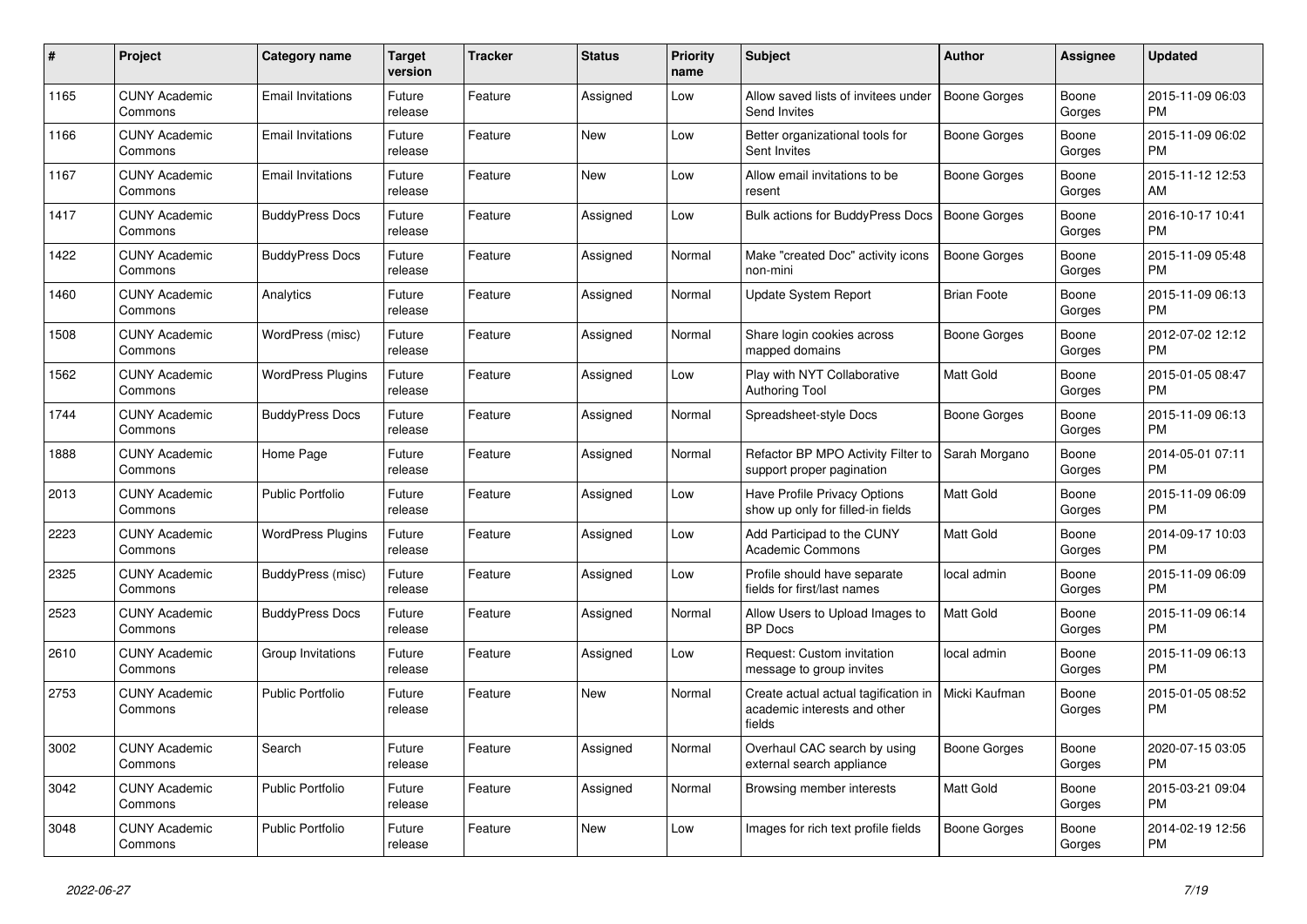| #    | Project                         | <b>Category name</b>           | <b>Target</b><br>version | <b>Tracker</b> | <b>Status</b> | <b>Priority</b><br>name | <b>Subject</b>                                                                    | Author              | <b>Assignee</b> | <b>Updated</b>                |
|------|---------------------------------|--------------------------------|--------------------------|----------------|---------------|-------------------------|-----------------------------------------------------------------------------------|---------------------|-----------------|-------------------------------|
| 3080 | <b>CUNY Academic</b><br>Commons | <b>Group Files</b>             | Future<br>release        | Feature        | Assigned      | Low                     | Create a system to keep track of<br>file changes                                  | <b>Matt Gold</b>    | Boone<br>Gorges | 2014-02-26 10:04<br><b>PM</b> |
| 3193 | <b>CUNY Academic</b><br>Commons | Group Forums                   | Future<br>release        | Feature        | Assigned      | Normal                  | bbPress 2.x dynamic roles and<br><b>RBE</b>                                       | <b>Boone Gorges</b> | Boone<br>Gorges | 2014-09-30 01:30<br><b>PM</b> |
| 3220 | <b>CUNY Academic</b><br>Commons | <b>Public Portfolio</b>        | Future<br>release        | Feature        | Assigned      | Normal                  | Add indent/outdent option to<br>Formatting Buttons on Profile<br>Page             | Matt Gold           | Boone<br>Gorges | 2014-05-21 10:39<br><b>PM</b> |
| 3230 | <b>CUNY Academic</b><br>Commons | Internal Tools and<br>Workflow | Not tracked              | Feature        | Assigned      | High                    | Scripts for quicker<br>provisioning/updating of<br>development environments       | <b>Boone Gorges</b> | Boone<br>Gorges | 2016-01-26 04:54<br>PM        |
| 3308 | <b>CUNY Academic</b><br>Commons | Group Invitations              | Future<br>release        | Feature        | Assigned      | Normal                  | Allow members to rescind group<br>invitations                                     | Matt Gold           | Boone<br>Gorges | 2015-04-01 08:53<br><b>PM</b> |
| 3475 | <b>CUNY Academic</b><br>Commons | Events                         | Future<br>release        | Feature        | Assigned      | Normal                  | Request to add plugin to<br>streamline room<br>booking/appointment booking        | Naomi Barrettara    | Boone<br>Gorges | 2014-12-01 05:14<br><b>PM</b> |
| 3580 | <b>CUNY Academic</b><br>Commons | Group Blogs                    | Future<br>release        | Feature        | New           | Normal                  | Multiple blogs per group                                                          | <b>Boone Gorges</b> | Boone<br>Gorges | 2018-02-20 02:02<br><b>PM</b> |
| 3615 | <b>CUNY Academic</b><br>Commons | Redmine                        | Not tracked              | Feature        | <b>New</b>    | Low                     | Create Redmine issues via emai                                                    | Dominic Gialio      | Boone<br>Gorges | 2017-11-16 11:36<br>AM        |
| 3759 | <b>CUNY Academic</b><br>Commons | WordPress (misc)               | Future<br>release        | Feature        | Assigned      | Normal                  | Review Interface for Adding Users   Matt Gold<br>to Blogs                         |                     | Boone<br>Gorges | 2015-03-24 05:52<br><b>PM</b> |
| 3768 | <b>CUNY Academic</b><br>Commons | <b>Public Portfolio</b>        | Future<br>release        | Feature        | Assigned      | Normal                  | Institutions/Past positions on<br>public portfolios                               | Matt Gold           | Boone<br>Gorges | 2018-04-23 10:44<br>AM        |
| 4053 | <b>CUNY Academic</b><br>Commons | Events                         | Future<br>release        | Feature        | Assigned      | Normal                  | Create new tab for past events                                                    | Matt Gold           | Boone<br>Gorges | 2015-05-12 02:10<br><b>PM</b> |
| 4238 | <b>CUNY Academic</b><br>Commons | Events                         | Future<br>release        | Feature        | Assigned      | Normal                  | Copy Events to Other Groups?                                                      | <b>Matt Gold</b>    | Boone<br>Gorges | 2015-07-02 10:08<br>AM        |
| 4481 | <b>CUNY Academic</b><br>Commons | Events                         | Future<br>release        | Feature        | New           | Normal                  | Group admins/mods should have<br>the ability to unlink an event from<br>the group | <b>Boone Gorges</b> | Boone<br>Gorges | 2017-04-24 03:53<br><b>PM</b> |
| 4980 | <b>CUNY Academic</b><br>Commons | Home Page                      | Future<br>release        | Feature        | Assigned      | Normal                  | CAC Featured Content -- Adding<br>Randomization                                   | <b>Matt Gold</b>    | Boone<br>Gorges | 2016-12-12 03:01<br><b>PM</b> |
| 5052 | <b>CUNY Academic</b><br>Commons | Social Paper                   | Future<br>release        | Feature        | <b>New</b>    | Low                     | Sentence by sentence or line by<br>line comments (SP suggestion #3)               | Marilyn Weber       | Boone<br>Gorges | 2016-02-11 10:24<br><b>PM</b> |
| 5234 | <b>CUNY Academic</b><br>Commons | Membership                     | Future<br>release        | Feature        | Assigned      | Normal                  | Write Unconfirmed patch for WP                                                    | <b>Boone Gorges</b> | Boone<br>Gorges | 2016-10-24 11:18<br>AM        |
| 5696 | <b>CUNY Academic</b><br>Commons | Events                         | Future<br>release        | Feature        | Assigned      | Normal                  | Events Calendar - display options<br>/ calendar aggregation                       | <b>Matt Gold</b>    | Boone<br>Gorges | 2016-10-13 11:44<br>AM        |
| 6389 | <b>CUNY Academic</b><br>Commons | <b>BuddyPress Docs</b>         | Future<br>release        | Feature        | New           | Low                     | Make Discussion Area Visible<br>When Editing a Doc                                | Luke Waltzer        | Boone<br>Gorges | 2016-10-21 04:16<br>PM        |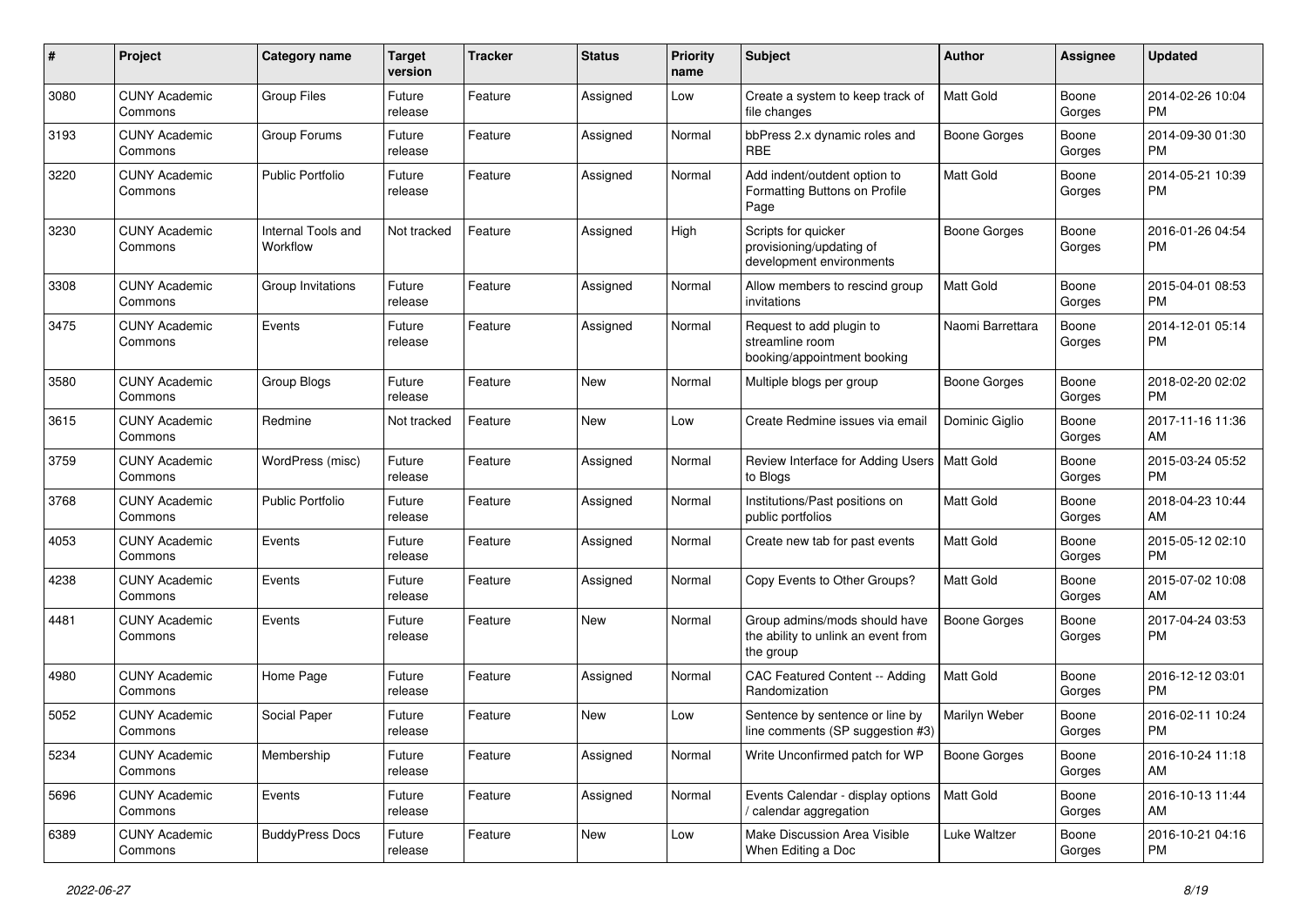| #     | Project                         | <b>Category name</b>       | <b>Target</b><br>version | <b>Tracker</b> | <b>Status</b>        | <b>Priority</b><br>name | Subject                                                                                    | Author              | <b>Assignee</b> | <b>Updated</b>                |
|-------|---------------------------------|----------------------------|--------------------------|----------------|----------------------|-------------------------|--------------------------------------------------------------------------------------------|---------------------|-----------------|-------------------------------|
| 8756  | <b>CUNY Academic</b><br>Commons | Group Blogs                | Future<br>release        | Feature        | Hold                 | Normal                  | Connect multiple blogs to one<br>group?                                                    | <b>Matt Gold</b>    | Boone<br>Gorges | 2017-09-30 10:42<br>AM        |
| 8835  | <b>CUNY Academic</b><br>Commons | <b>Blogs (BuddyPress)</b>  | Future<br>release        | Feature        | New                  | Normal                  | Extend cuny.is shortlinks to sites                                                         | <b>Luke Waltzer</b> | Boone<br>Gorges | 2022-04-26 11:59<br>AM        |
| 8836  | <b>CUNY Academic</b><br>Commons | <b>Blogs (BuddyPress)</b>  | Future<br>release        | Feature        | Assigned             | Normal                  | Redesign site launch process                                                               | Matt Gold           | Boone<br>Gorges | 2019-10-03 02:49<br><b>PM</b> |
| 8900  | <b>CUNY Academic</b><br>Commons | Accessibility              | Future<br>release        | Feature        | Assigned             | Normal                  | Look into tools to enforce<br>accessibility in WP environment                              | <b>Matt Gold</b>    | Boone<br>Gorges | 2022-04-26 11:59<br>AM        |
| 8901  | <b>CUNY Academic</b><br>Commons | Accessibility              | Future<br>release        | Feature        | Assigned             | Normal                  | Theme analysis for accessibility                                                           | Matt Gold           | Boone<br>Gorges | 2022-04-26 11:59<br>AM        |
| 9895  | <b>CUNY Academic</b><br>Commons | Onboarding                 | Future<br>release        | Feature        | Assigned             | Normal                  | Add "Accept Invitation"<br>link/button/function to Group<br>and/or Site invitation emails? | Luke Waltzer        | Boone<br>Gorges | 2018-06-07 12:42<br>PM        |
| 9947  | <b>CUNY Academic</b><br>Commons | <b>WordPress Plugins</b>   | Future<br>release        | Feature        | Reporter<br>Feedback | Normal                  | Install H5P quiz plugin                                                                    | <b>Matt Gold</b>    | Boone<br>Gorges | 2018-09-11 11:01<br>AM        |
| 10226 | <b>CUNY Academic</b><br>Commons | Courses                    | Future<br>release        | Feature        | New                  | Normal                  | Add "My Courses" to drop down<br>list                                                      | scott voth          | Boone<br>Gorges | 2021-11-19 12:42<br>PM        |
| 10368 | <b>CUNY Academic</b><br>Commons |                            | Future<br>release        | Feature        | Assigned             | Normal                  | Use ORCID data to populate<br>academic profile page                                        | Stephen Francoeur   | Boone<br>Gorges | 2018-09-25 01:53<br><b>PM</b> |
| 11531 | <b>CUNY Academic</b><br>Commons | Events                     | Future<br>release        | Feature        | New                  | Normal                  | Main Events calendar should<br>include non-public events that<br>user has access to        | scott voth          | Boone<br>Gorges | 2019-06-11 10:00<br>AM        |
| 11945 | <b>CUNY Academic</b><br>Commons | Reckoning                  | Future<br>release        | Feature        | Reporter<br>Feedback | Normal                  | Add Comments bubble to<br>Reckoning views                                                  | <b>Boone Gorges</b> | Boone<br>Gorges | 2019-11-12 05:14<br><b>PM</b> |
| 12042 | <b>CUNY Academic</b><br>Commons | <b>Email Notifications</b> | Future<br>release        | Feature        | New                  | Normal                  | Improved error logging for BPGES<br>send queue                                             | <b>Boone Gorges</b> | Boone<br>Gorges | 2021-11-19 12:25<br><b>PM</b> |
| 12091 | <b>CUNY Academic</b><br>Commons | <b>Group Files</b>         | Future<br>release        | Feature        | New                  | Normal                  | Improved pre-upload file<br>validation for bp-group-documents                              | <b>Boone Gorges</b> | Boone<br>Gorges | 2019-11-14 01:21<br><b>PM</b> |
| 12121 | <b>CUNY Academic</b><br>Commons | <b>WordPress Plugins</b>   | 2.0.2                    | Feature        | Reporter<br>Feedback | Normal                  | Embedding H5P Iframes on<br><b>Commons Site</b>                                            | Laurie Hurson       | Boone<br>Gorges | 2022-06-14 11:36<br>AM        |
| 12911 | <b>CUNY Academic</b><br>Commons |                            | Not tracked              | Feature        | New                  | Normal                  | Block access to xmlrpc.php based<br>on User-Agent                                          | Boone Gorges        | Boone<br>Gorges | 2020-06-09 05:12<br><b>PM</b> |
| 13370 | <b>CUNY Academic</b><br>Commons | Group Library              | Future<br>release        | Feature        | New                  | Normal                  | Library bulk deletion and folder<br>editing                                                | Colin McDonald      | Boone<br>Gorges | 2020-10-13 10:41<br>AM        |
| 13466 | <b>CUNY Academic</b><br>Commons | Cavalcade                  | Future<br>release        | Feature        | New                  | Normal                  | Automated cleanup for duplicate<br>Cavalcade tasks                                         | <b>Boone Gorges</b> | Boone<br>Gorges | 2020-10-13 05:24<br>PM        |
| 13835 | <b>CUNY Academic</b><br>Commons | WordPress (misc)           | Future<br>release        | Feature        | New                  | Normal                  | Allow OneSearch widget to have<br>'CUNY' as campus                                         | <b>Boone Gorges</b> | Boone<br>Gorges | 2021-11-19 12:39<br>PM        |
| 14184 | <b>CUNY Academic</b><br>Commons | Public Portfolio           | Future<br>release        | Feature        | New                  | Normal                  | Centralized mechanism for storing<br>Campus affiliations                                   | Boone Gorges        | Boone<br>Gorges | 2022-01-04 11:35<br>AM        |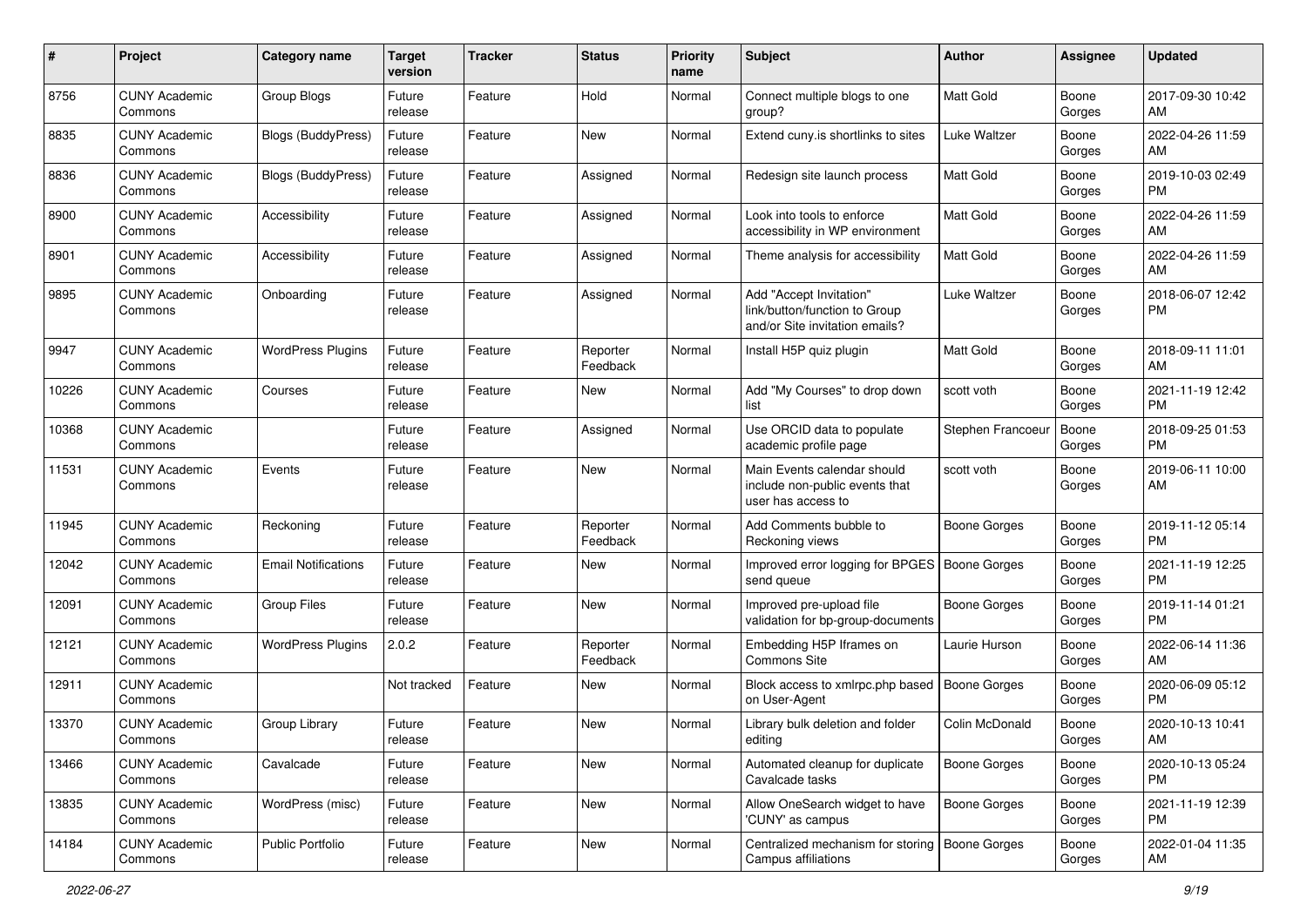| #     | Project                         | <b>Category name</b>       | Target<br>version | <b>Tracker</b> | <b>Status</b>        | <b>Priority</b><br>name | <b>Subject</b>                                                                                | <b>Author</b>      | <b>Assignee</b>   | <b>Updated</b>                |
|-------|---------------------------------|----------------------------|-------------------|----------------|----------------------|-------------------------|-----------------------------------------------------------------------------------------------|--------------------|-------------------|-------------------------------|
| 14309 | <b>CUNY Academic</b><br>Commons | Group Library              | Future<br>release | Feature        | <b>New</b>           | Normal                  | Better handling of<br>bp_group_document file<br>download attempts when file is<br>not present | Boone Gorges       | Boone<br>Gorges   | 2021-11-19 12:28<br><b>PM</b> |
| 15604 | <b>CUNY Academic</b><br>Commons | <b>Email Notifications</b> | Future<br>release | Feature        | Assigned             | Normal                  | <b>Restructure Commons Group</b><br>Digest Email Messages                                     | Matt Gold          | Boone<br>Gorges   | 2022-05-26 10:45<br>AM        |
| 15883 | <b>CUNY Academic</b><br>Commons |                            | 2.1.0             | Feature        | <b>New</b>           | Normal                  | Release BPGES update                                                                          | Boone Gorges       | Boone<br>Gorges   | 2022-05-26 10:39<br>AM        |
| 16092 | <b>CUNY Academic</b><br>Commons |                            | Future<br>release | Feature        | Hold                 | Normal                  | Don't show main site in Site<br>search results                                                | Boone Gorges       | Boone<br>Gorges   | 2022-05-17 03:12<br><b>PM</b> |
| 365   | <b>CUNY Academic</b><br>Commons | WordPress (misc)           | Future<br>release | Feature        | Assigned             | Normal                  | <b>Create Mouseover Tooltips</b><br>throughout Site                                           | Matt Gold          | Chris Stein       | 2015-11-09 06:18<br><b>PM</b> |
| 1544  | <b>CUNY Academic</b><br>Commons | Groups (misc)              | Future<br>release | Feature        | Reporter<br>Feedback | Normal                  | Group Filtering and Sorting                                                                   | Matt Gold          | Chris Stein       | 2019-03-01 02:25<br><b>PM</b> |
| 2754  | <b>CUNY Academic</b><br>Commons | Design                     | Future<br>release | Feature        | Assigned             | Normal                  | Determine strategy for CAC logo<br>handling in top header                                     | Micki Kaufman      | Chris Stein       | 2015-01-05 08:53<br><b>PM</b> |
| 2832  | <b>CUNY Academic</b><br>Commons | <b>Public Portfolio</b>    | Future<br>release | Feature        | Assigned             | Normal                  | Improve interface for (not)<br>auto-linking profile fields                                    | Boone Gorges       | Chris Stein       | 2015-01-05 08:52<br><b>PM</b> |
| 2881  | <b>CUNY Academic</b><br>Commons | <b>Public Portfolio</b>    | Future<br>release | Feature        | Assigned             | Normal                  | Redesign the UX for Profiles                                                                  | <b>Chris Stein</b> | Chris Stein       | 2016-10-13 12:45<br><b>PM</b> |
| 3330  | <b>CUNY Academic</b><br>Commons | My Commons                 | Future<br>release | Feature        | Assigned             | Normal                  | "Commons Information" tool                                                                    | Boone Gorges       | Chris Stein       | 2014-09-22 08:46<br><b>PM</b> |
| 3354  | <b>CUNY Academic</b><br>Commons | <b>Group Files</b>         | Future<br>release | Feature        | Assigned             | Low                     | Allow Group Download of Multiple<br><b>Selected Files</b>                                     | <b>Matt Gold</b>   | Chris Stein       | 2014-08-01 08:50<br>AM        |
| 3770  | <b>CUNY Academic</b><br>Commons | <b>Public Portfolio</b>    | Future<br>release | Feature        | Assigned             | Normal                  | Improve Layout/Formatting of<br>Positions Area on Public<br><b>Portfolios</b>                 | Matt Gold          | Chris Stein       | 2015-04-01 09:17<br><b>PM</b> |
| 9028  | <b>CUNY Academic</b><br>Commons | Onboarding                 | Future<br>release | Feature        | Assigned             | Normal                  | suggest groups to new members<br>during the registration process                              | <b>Matt Gold</b>   | Chris Stein       | 2018-10-24 12:34<br><b>PM</b> |
| 10354 | <b>CUNY Academic</b><br>Commons | <b>Public Portfolio</b>    | Future<br>release | Feature        | New                  | Normal                  | Opt out of Having a Profile Page                                                              | scott voth         | Chris Stein       | 2020-05-12 10:43<br>AM        |
| 13199 | <b>CUNY Academic</b><br>Commons | Group Forums               | Future<br>release | Feature        | <b>New</b>           | Normal                  | <b>Favoring Groups over bbPress</b><br>plugin                                                 | Colin McDonald     | Colin<br>McDonald | 2021-11-19 12:28<br><b>PM</b> |
| 412   | <b>CUNY Academic</b><br>Commons | <b>WordPress Themes</b>    | Future<br>release | Feature        | Assigned             | Normal                  | <b>Featured Themes</b>                                                                        | Matt Gold          | Dominic<br>Giglio | 2015-01-05 08:44<br><b>PM</b> |
| 940   | <b>CUNY Academic</b><br>Commons | Redmine                    | Future<br>release | Feature        | Assigned             | Low                     | Communication with users after<br>releases                                                    | <b>Matt Gold</b>   | Dominic<br>Giglio | 2012-09-09 04:36<br><b>PM</b> |
| 1983  | <b>CUNY Academic</b><br>Commons | Home Page                  | Future<br>release | Feature        | Assigned             | Low                     | Media Library integration with<br>Featured Content plugin                                     | Boone Gorges       | Dominic<br>Giglio | 2014-03-17 10:34<br>AM        |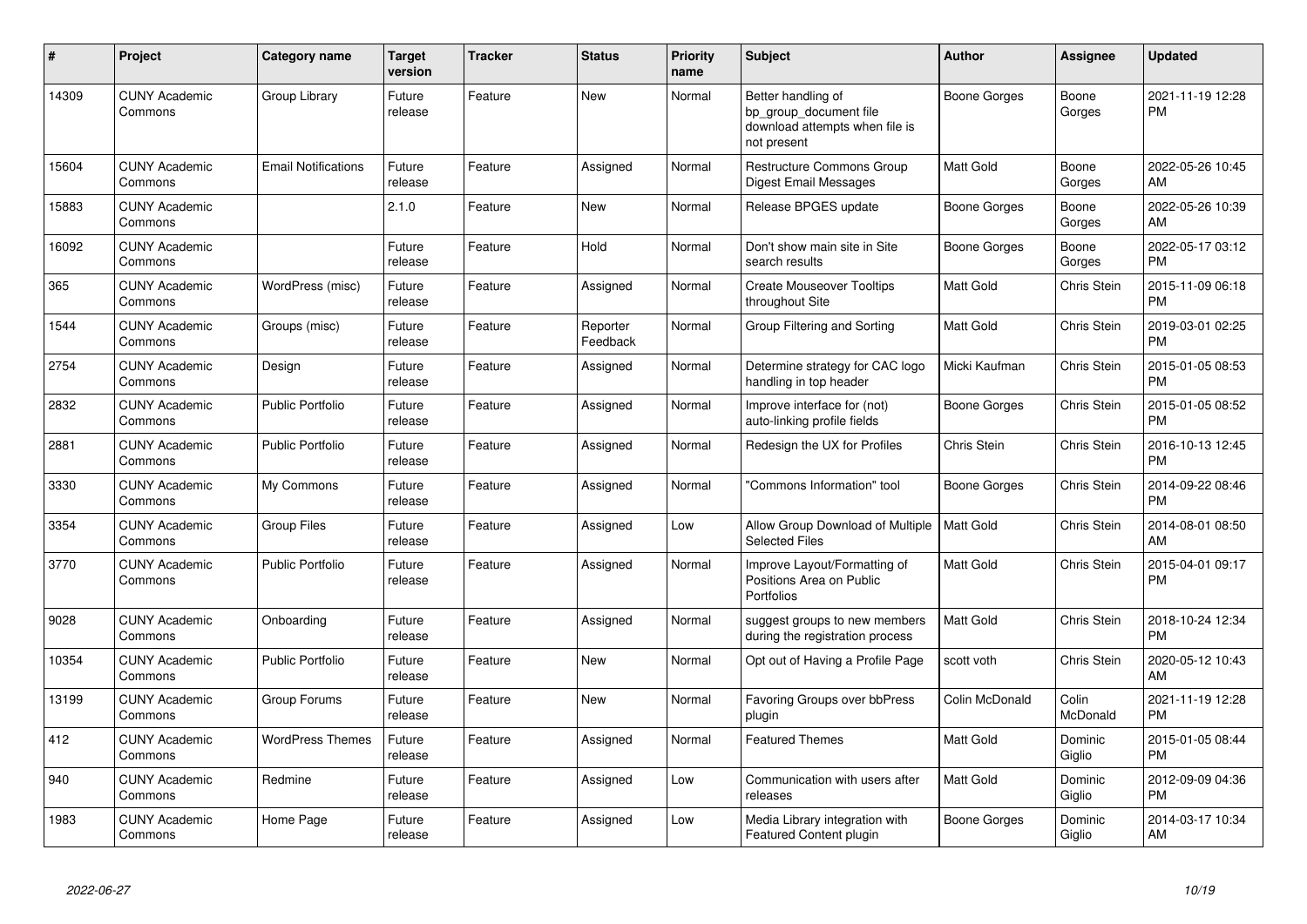| #     | Project                                                                 | <b>Category name</b>           | <b>Target</b><br>version | Tracker | <b>Status</b>        | <b>Priority</b><br>name | <b>Subject</b>                                                                        | <b>Author</b>           | Assignee            | <b>Updated</b>                |
|-------|-------------------------------------------------------------------------|--------------------------------|--------------------------|---------|----------------------|-------------------------|---------------------------------------------------------------------------------------|-------------------------|---------------------|-------------------------------|
| 12062 | AD/O365 Transition<br>from NonMatric to<br><b>Matriculated Students</b> |                                |                          | Feature | In Progress          | Normal                  | create solution and console<br>project                                                | Emilio Rodriguez        | Emilio<br>Rodriguez | 2019-11-12 03:56<br><b>PM</b> |
| 13891 | <b>CUNY Academic</b><br>Commons                                         | Internal Tools and<br>Workflow | 2.1.0                    | Feature | <b>New</b>           | Normal                  | Migrate automated linting to<br>GitHub Actions                                        | Boone Gorges            | Jeremy Felt         | 2022-05-26 10:45<br>AM        |
| 15194 | <b>CUNY Academic</b><br>Commons                                         | Internal Tools and<br>Workflow | 2.1.0                    | Feature | <b>New</b>           | Normal                  | PHPCS sniff for un-restored<br>switch_to_blog() calls                                 | Boone Gorges            | Jeremy Felt         | 2022-05-26 10:45<br>AM        |
| 11517 | <b>CUNY Academic</b><br>Commons                                         |                                | Not tracked              | Feature | Assigned             | Normal                  | wp-accessibility plugin should not<br>strip 'target="_blank" by default               | <b>Boone Gorges</b>     | Laurie Hurson       | 2019-09-24 09:57<br>AM        |
| 12446 | <b>CUNY Academic</b><br>Commons                                         | Groups (misc)                  | Future<br>release        | Feature | Reporter<br>Feedback | Normal                  | Toggle default site to group forum<br>posting                                         | Laurie Hurson           | Laurie Hurson       | 2020-03-10 11:57<br>AM        |
| 5955  | <b>CUNY Academic</b><br>Commons                                         | Outreach                       | Future<br>release        | Feature | Assigned             | Normal                  | Create auto-newsletter for<br>commons members                                         | <b>Matt Gold</b>        | Luke Waltzer        | 2016-08-30 10:34<br>AM        |
| 6078  | <b>CUNY Academic</b><br>Commons                                         | Blogs (BuddyPress)             | Future<br>release        | Feature | <b>New</b>           | Normal                  | <b>Explore Adding Network Blog</b><br>Metadata Plugin                                 | Luke Waltzer            | Luke Waltzer        | 2016-10-11 10:29<br><b>PM</b> |
| 7828  | <b>CUNY Academic</b><br>Commons                                         |                                | Not tracked              | Feature | Assigned             | Normal                  | Theme Assessment 2017                                                                 | Margaret Galvan         | Margaret<br>Galvan  | 2017-05-02 10:41<br><b>PM</b> |
| 8211  | <b>CUNY Academic</b><br>Commons                                         | <b>WordPress Themes</b>        | Future<br>release        | Feature | <b>New</b>           | Normal                  | Theme Suggestions: Material<br>Design-Inspired Themes                                 | Margaret Galvan         | Margaret<br>Galvan  | 2017-08-07 02:48<br><b>PM</b> |
| 8837  | <b>CUNY Academic</b><br>Commons                                         |                                | Not tracked              | Feature | Assigned             | Normal                  | Create a form to request info from<br>people requesting premium<br>themes and plugins | <b>Matt Gold</b>        | Marilyn<br>Weber    | 2017-11-14 03:35<br><b>PM</b> |
| 9420  | <b>CUNY Academic</b><br>Commons                                         | cuny.is                        | Not tracked              | Feature | <b>New</b>           | Normal                  | Request for http://cuny.is/streams                                                    | Raffi<br>Khatchadourian | Marilyn<br>Weber    | 2018-04-02 10:08<br>AM        |
| 370   | <b>CUNY Academic</b><br>Commons                                         | Registration                   | Future<br>release        | Feature | Assigned             | High                    | <b>Guest Accounts</b>                                                                 | <b>Matt Gold</b>        | Matt Gold           | 2015-04-09 09:33<br><b>PM</b> |
| 3657  | <b>CUNY Academic</b><br>Commons                                         | WordPress (misc)               | Not tracked              | Feature | New                  | Normal                  | Create alert for GC email<br>addresses                                                | Matt Gold               | Matt Gold           | 2016-04-14 11:29<br><b>PM</b> |
| 8498  | <b>CUNY Academic</b><br>Commons                                         | <b>WordPress Plugins</b>       | Future<br>release        | Feature | <b>New</b>           | Low                     | <b>Gravity Forms Email Users</b>                                                      | Raffi<br>Khatchadourian | Matt Gold           | 2017-10-13 12:58<br><b>PM</b> |
| 8898  | <b>CUNY Academic</b><br>Commons                                         | Social Paper                   | Not tracked              | Feature | Assigned             | Normal                  | Usage data on docs and social<br>paper                                                | <b>Matt Gold</b>        | Matt Gold           | 2017-11-16 11:32<br>AM        |
| 2573  | <b>NYCDH Community</b><br>Site                                          |                                |                          | Feature | Reporter<br>Feedback | Normal                  | Add dh_nyc twitter list feed to site                                                  | <b>Mark Newton</b>      | <b>Matt Gold</b>    | 2013-05-16 11:42<br><b>PM</b> |
| 8902  | <b>CUNY Academic</b><br>Commons                                         | Design                         | Not tracked              | Feature | Assigned             | Normal                  | Report back on research on<br><b>BuddyPress themes</b>                                | Matt Gold               | Michael Smith       | 2017-11-10 12:31<br><b>PM</b> |
| 333   | <b>CUNY Academic</b><br>Commons                                         | <b>Email Notifications</b>     | Future<br>release        | Feature | Assigned             | Low                     | Delay Forum Notification Email<br>Delivery Until After Editing Period<br>Ends         | <b>Matt Gold</b>        | Raymond<br>Hoh      | 2015-11-09 06:01<br><b>PM</b> |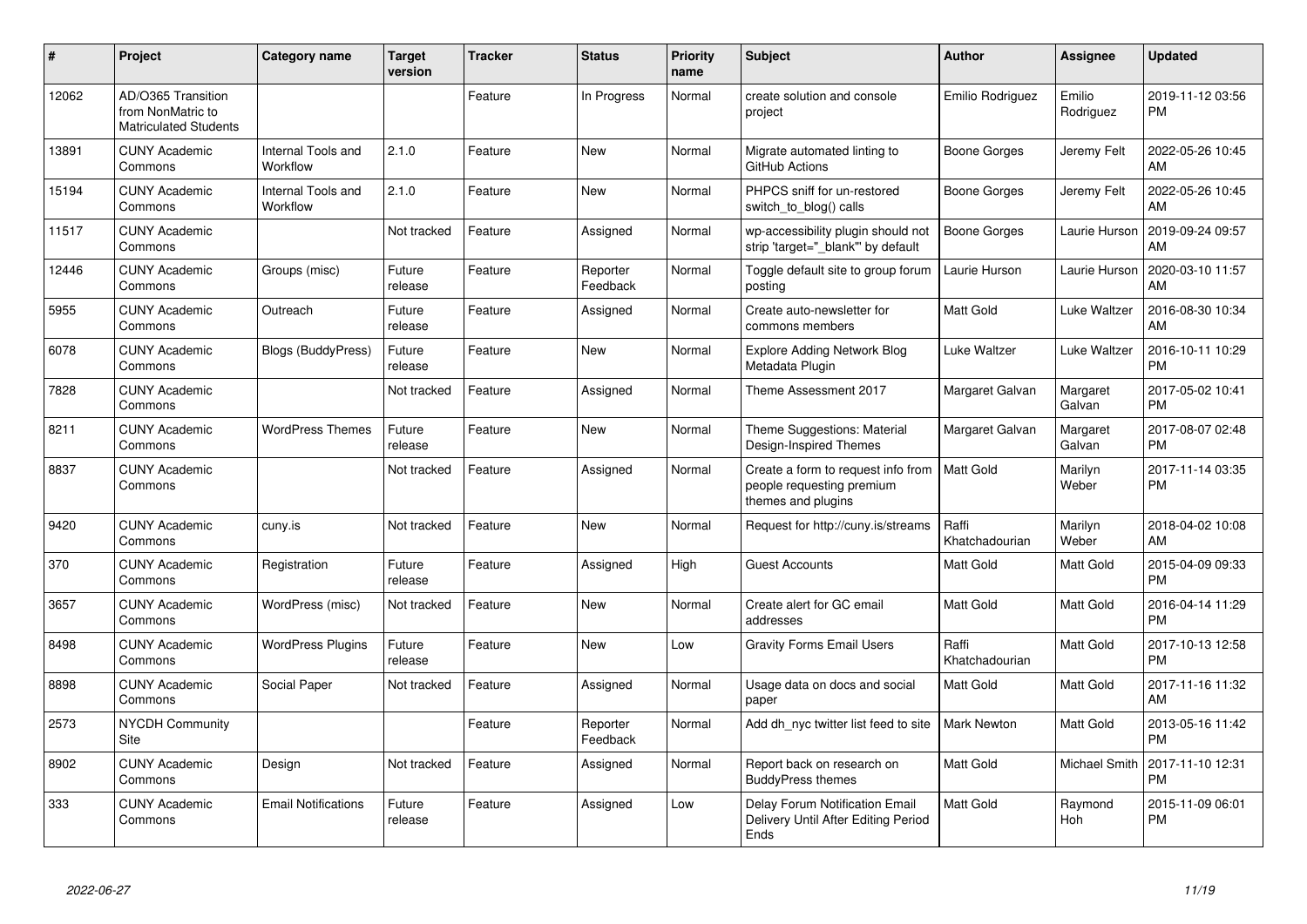| #     | <b>Project</b>                  | <b>Category name</b>     | Target<br>version | Tracker | <b>Status</b>        | <b>Priority</b><br>name | <b>Subject</b>                                                               | <b>Author</b>      | Assignee              | <b>Updated</b>                |
|-------|---------------------------------|--------------------------|-------------------|---------|----------------------|-------------------------|------------------------------------------------------------------------------|--------------------|-----------------------|-------------------------------|
| 1192  | <b>CUNY Academic</b><br>Commons | <b>Group Files</b>       | Future<br>release | Feature | Assigned             | Low                     | When posting group files, allow<br>users to add a category without<br>saving | <b>Matt Gold</b>   | Raymond<br><b>Hoh</b> | 2015-11-09 05:53<br><b>PM</b> |
| 3192  | <b>CUNY Academic</b><br>Commons | Group Forums             | Future<br>release | Feature | Assigned             | Normal                  | Customizable forum views for<br>bbPress 2.x group forums                     | Boone Gorges       | Raymond<br><b>Hoh</b> | 2015-11-09 12:47<br><b>PM</b> |
| 3517  | <b>CUNY Academic</b><br>Commons | My Commons               | Future<br>release | Feature | Assigned             | Normal                  | Mute/Unmute My Commons<br>updates                                            | <b>Matt Gold</b>   | Raymond<br><b>Hoh</b> | 2015-11-09 01:19<br><b>PM</b> |
| 3536  | <b>CUNY Academic</b><br>Commons | My Commons               | Future<br>release | Feature | Assigned             | Normal                  | Infinite Scroll on My Commons<br>page                                        | Matt Gold          | Raymond<br>Hoh        | 2015-04-13 04:42<br><b>PM</b> |
| 3662  | <b>CUNY Academic</b><br>Commons | <b>SEO</b>               | Future<br>release | Feature | Assigned             | Normal                  | Duplicate Content/SEO/Google<br>issues                                       | <b>Matt Gold</b>   | Raymond<br>Hoh        | 2015-04-13 04:37<br><b>PM</b> |
| 5016  | <b>CUNY Academic</b><br>Commons | Events                   | Future<br>release | Feature | Assigned             | Low                     | Allow comments to be posted on<br>events                                     | <b>Matt Gold</b>   | Raymond<br><b>Hoh</b> | 2019-03-01 02:23<br><b>PM</b> |
| 7115  | <b>CUNY Academic</b><br>Commons | Groups (misc)            | Future<br>release | Feature | Reporter<br>Feedback | Normal                  | make licensing info clear during<br>group creation                           | <b>Matt Gold</b>   | Raymond<br>Hoh        | 2020-12-08 11:32<br>AM        |
| 8976  | <b>CUNY Academic</b><br>Commons | Reply By Email           | Not tracked       | Feature | Assigned             | Normal                  | Package RBE new topics<br>posting?                                           | <b>Matt Gold</b>   | Raymond<br>Hoh        | 2017-12-04 02:34<br><b>PM</b> |
| 10659 | <b>CUNY Academic</b><br>Commons | Group Forums             | Future<br>release | Feature | Assigned             | Normal                  | Post to multiple groups via email                                            | Matt Gold          | Raymond<br>Hoh        | 2018-11-15 12:54<br>AM        |
| 13358 | <b>CUNY Academic</b><br>Commons | Group Forums             | Future<br>release | Feature | <b>New</b>           | Normal                  | Improved UI for group forum<br>threading settings                            | Boone Gorges       | Raymond<br>Hoh        | 2021-11-19 12:27<br><b>PM</b> |
| 2571  | <b>NYCDH Community</b><br>Site  |                          |                   | Feature | Assigned             | Normal                  | Add Google custom search box to<br>homepage                                  | <b>Mark Newton</b> | Raymond<br>Hoh        | 2013-05-18 07:49<br><b>PM</b> |
| 2574  | <b>NYCDH Community</b><br>Site  |                          |                   | Feature | Assigned             | Normal                  | Add Way to Upload Files to<br>Groups                                         | <b>Mark Newton</b> | Raymond<br>Hoh        | 2013-05-18 07:46<br><b>PM</b> |
| 497   | <b>CUNY Academic</b><br>Commons | <b>WordPress Plugins</b> | Future<br>release | Feature | Assigned             | Normal                  | Drag and Drop Ordering on<br><b>Gallery Post Plugin</b>                      | Matt Gold          | Ron Rennick           | 2015-11-09 06:18<br><b>PM</b> |
| 308   | <b>CUNY Academic</b><br>Commons | Registration             | Future<br>release | Feature | <b>New</b>           | Normal                  | Group recommendations for<br>signup process                                  | Boone Gorges       | Samantha<br>Raddatz   | 2015-11-09 05:07<br><b>PM</b> |
| 310   | <b>CUNY Academic</b><br>Commons | BuddyPress (misc)        | Future<br>release | Feature | Assigned             | Low                     | <b>Friend Request Email</b>                                                  | Matt Gold          | Samantha<br>Raddatz   | 2015-11-09 05:08<br><b>PM</b> |
| 481   | <b>CUNY Academic</b><br>Commons | Groups (misc)            | Future<br>release | Feature | Assigned             | Normal                  | ability to archive inactive groups<br>and blogs                              | Michael Mandiberg  | Samantha<br>Raddatz   | 2015-11-09 05:56<br><b>PM</b> |
| 653   | <b>CUNY Academic</b><br>Commons | Group Blogs              | Future<br>release | Feature | Assigned             | Normal                  | Redesign Integration of Groups<br>and Blogs                                  | Matt Gold          | Samantha<br>Raddatz   | 2015-11-09 05:40<br><b>PM</b> |
| 1105  | <b>CUNY Academic</b><br>Commons | WordPress (misc)         | Future<br>release | Feature | Assigned             | Normal                  | Rephrase Blog Privacy Options                                                | <b>Matt Gold</b>   | Samantha<br>Raddatz   | 2015-11-09 06:19<br><b>PM</b> |
| 1456  | <b>CUNY Academic</b><br>Commons | Group Invitations        | Future<br>release | Feature | Reporter<br>Feedback | Low                     | Invite to Group Button from Profile  <br>Field                               | <b>Matt Gold</b>   | Samantha<br>Raddatz   | 2015-11-09 05:59<br><b>PM</b> |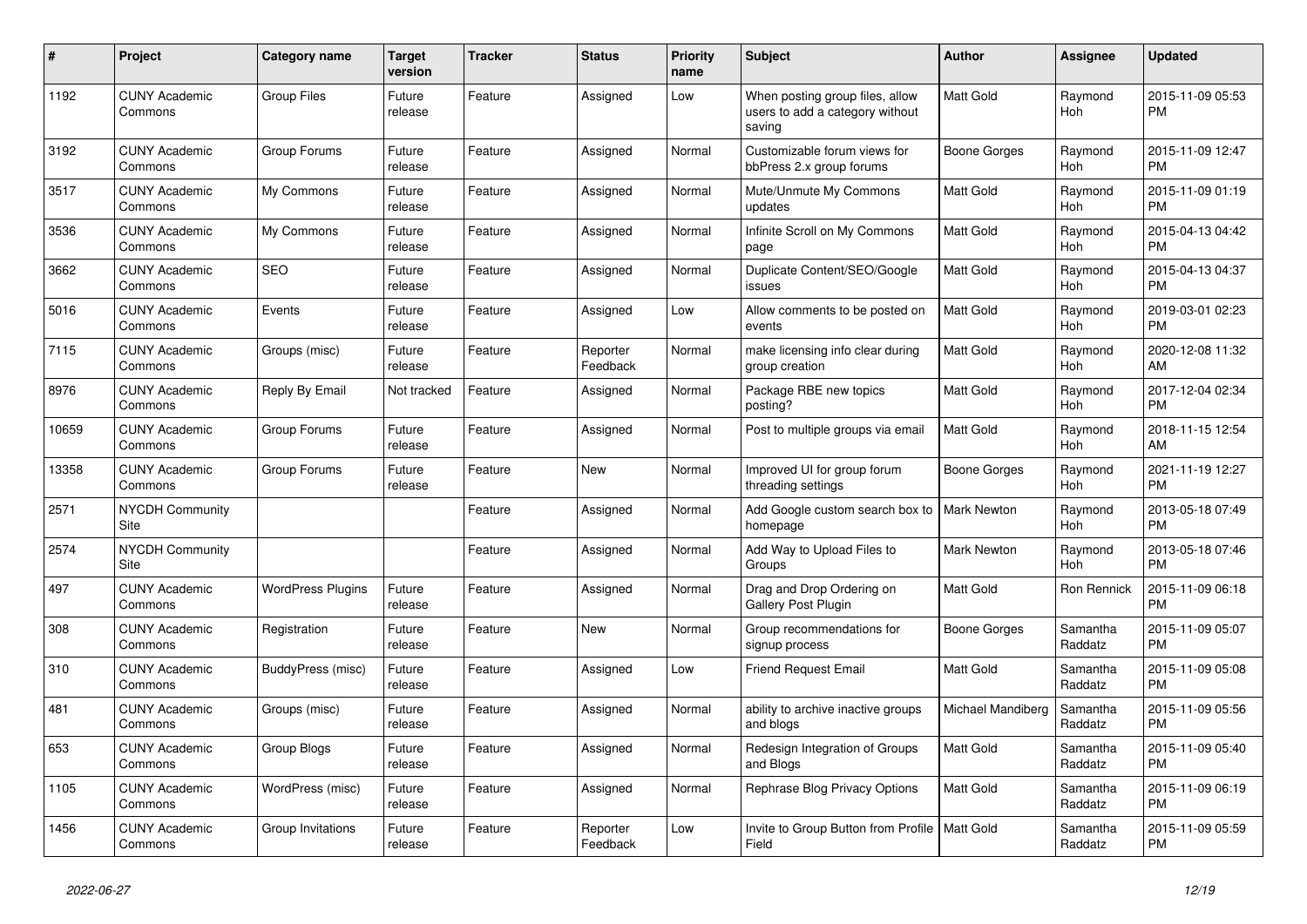| #     | <b>Project</b>                  | <b>Category name</b>   | <b>Target</b><br>version | <b>Tracker</b> | <b>Status</b> | Priority<br>name | <b>Subject</b>                                                                                                                                        | <b>Author</b>          | Assignee            | <b>Updated</b>                |
|-------|---------------------------------|------------------------|--------------------------|----------------|---------------|------------------|-------------------------------------------------------------------------------------------------------------------------------------------------------|------------------------|---------------------|-------------------------------|
| 3458  | <b>CUNY Academic</b><br>Commons | Groups (misc)          | Future<br>release        | Feature        | Assigned      | Normal           | Filter Members of Group by<br>Campus                                                                                                                  | Michael Smith          | Samantha<br>Raddatz | 2014-09-26 08:32<br><b>PM</b> |
| 3473  | <b>CUNY Academic</b><br>Commons | User Experience        | Future<br>release        | Feature        | Assigned      | Normal           | Commons profile: Add help info<br>about "Positions" replacing "title"                                                                                 | Keith Miyake           | Samantha<br>Raddatz | 2015-11-09 02:28<br><b>PM</b> |
| 5050  | <b>CUNY Academic</b><br>Commons | Social Paper           | Future<br>release        | Feature        | <b>New</b>    | Low              | Making comments visible in SP<br>editing mode (SP suggestion #1)                                                                                      | Marilyn Weber          | Samantha<br>Raddatz | 2019-09-17 11:10<br><b>PM</b> |
| 5053  | <b>CUNY Academic</b><br>Commons | Social Paper           | Future<br>release        | Feature        | New           | Low              | Scrollable menu to add readers<br>(SP suggestion #4)                                                                                                  | Marilyn Weber          | Samantha<br>Raddatz | 2016-04-21 05:21<br><b>PM</b> |
| 5058  | <b>CUNY Academic</b><br>Commons | Social Paper           | Future<br>release        | Feature        | New           | Low              | Can there be a clearer signal that<br>even when comments have<br>already been made you add<br>comments by clicking on the side?<br>(SP suggestion #5) | Marilyn Weber          | Samantha<br>Raddatz | 2016-02-11 10:24<br><b>PM</b> |
| 5225  | <b>CUNY Academic</b><br>Commons | Registration           | Future<br>release        | Feature        | Assigned      | Normal           | On-boarding Issues                                                                                                                                    | <b>Luke Waltzer</b>    | Samantha<br>Raddatz | 2016-02-12 02:58<br><b>PM</b> |
| 5397  | <b>CUNY Academic</b><br>Commons | Social Paper           | Future<br>release        | Feature        | <b>New</b>    | Normal           | frustrating to have to<br>enable/disable in SP                                                                                                        | Marilyn Weber          | Samantha<br>Raddatz | 2016-04-20 03:39<br><b>PM</b> |
| 6115  | <b>CUNY Academic</b><br>Commons | Publicity              | Not tracked              | Feature        | Assigned      | Normal           | create digital signage for GC                                                                                                                         | Matt Gold              | scott voth          | 2016-10-11 10:09<br><b>PM</b> |
| 9908  | <b>CUNY Academic</b><br>Commons |                        | Not tracked              | Feature        | <b>New</b>    | Normal           | Is it possible to send email<br>updates to users (or an email<br>address not on the list) for only a<br>single page AFTER being<br>prompted?          | <b>Michael Shields</b> | scott voth          | 2018-06-11 01:34<br><b>PM</b> |
| 14394 | <b>CUNY Academic</b><br>Commons |                        | Not tracked              | Feature        | <b>New</b>    | Normal           | Commons News Site - redesign                                                                                                                          | scott voth             | scott voth          | 2021-09-14 10:46<br>AM        |
| 14787 | <b>CUNY Academic</b><br>Commons | <b>Plugin Packages</b> | Future<br>release        | Feature        | <b>New</b>    | Normal           | Creating a "Design" plugin<br>package                                                                                                                 | Laurie Hurson          | scott voth          | 2022-04-27 04:56<br><b>PM</b> |
| 4635  | <b>CUNY Academic</b><br>Commons | Authentication         | Future<br>release        | Feature        | <b>New</b>    | Normal           | Allow non-WP authentication                                                                                                                           | Boone Gorges           | Sonja Leix          | 2019-03-01 02:05<br><b>PM</b> |
| 11789 | <b>CUNY Academic</b><br>Commons | Courses                | Future<br>release        | Feature        | New           | Normal           | Ability to remove item from<br>Courses list                                                                                                           | Laurie Hurson          | Sonja Leix          | 2019-09-24 12:28<br><b>PM</b> |
| 11834 | <b>CUNY Academic</b><br>Commons | <b>Group Files</b>     | Future<br>release        | Feature        | <b>New</b>    | Normal           | Improved tools for managing<br>group file folders                                                                                                     | Boone Gorges           | Sonja Leix          | 2019-09-06 03:55<br><b>PM</b> |
| 5316  | <b>CUNY Academic</b><br>Commons | User Experience        | Future<br>release        | Feature        | Assigned      | Normal           | Prompt user email address<br>updates                                                                                                                  | Matt Gold              | Stephen Real        | 2016-12-21 03:30<br><b>PM</b> |
| 9643  | <b>CUNY Academic</b><br>Commons | Publicity              | Not tracked              | Feature        | New           | Normal           | Create a page on the Commons<br>for logos etc.                                                                                                        | Stephen Real           | Stephen Real        | 2018-04-24 10:53<br>AM        |
| 1423  | <b>CUNY Academic</b><br>Commons | BuddyPress (misc)      | Future<br>release        | Feature        | Assigned      | Low              | Show an avatar for pingback<br>comment activity items                                                                                                 | <b>Boone Gorges</b>    | <b>Tahir Butt</b>   | 2016-10-24 12:03<br><b>PM</b> |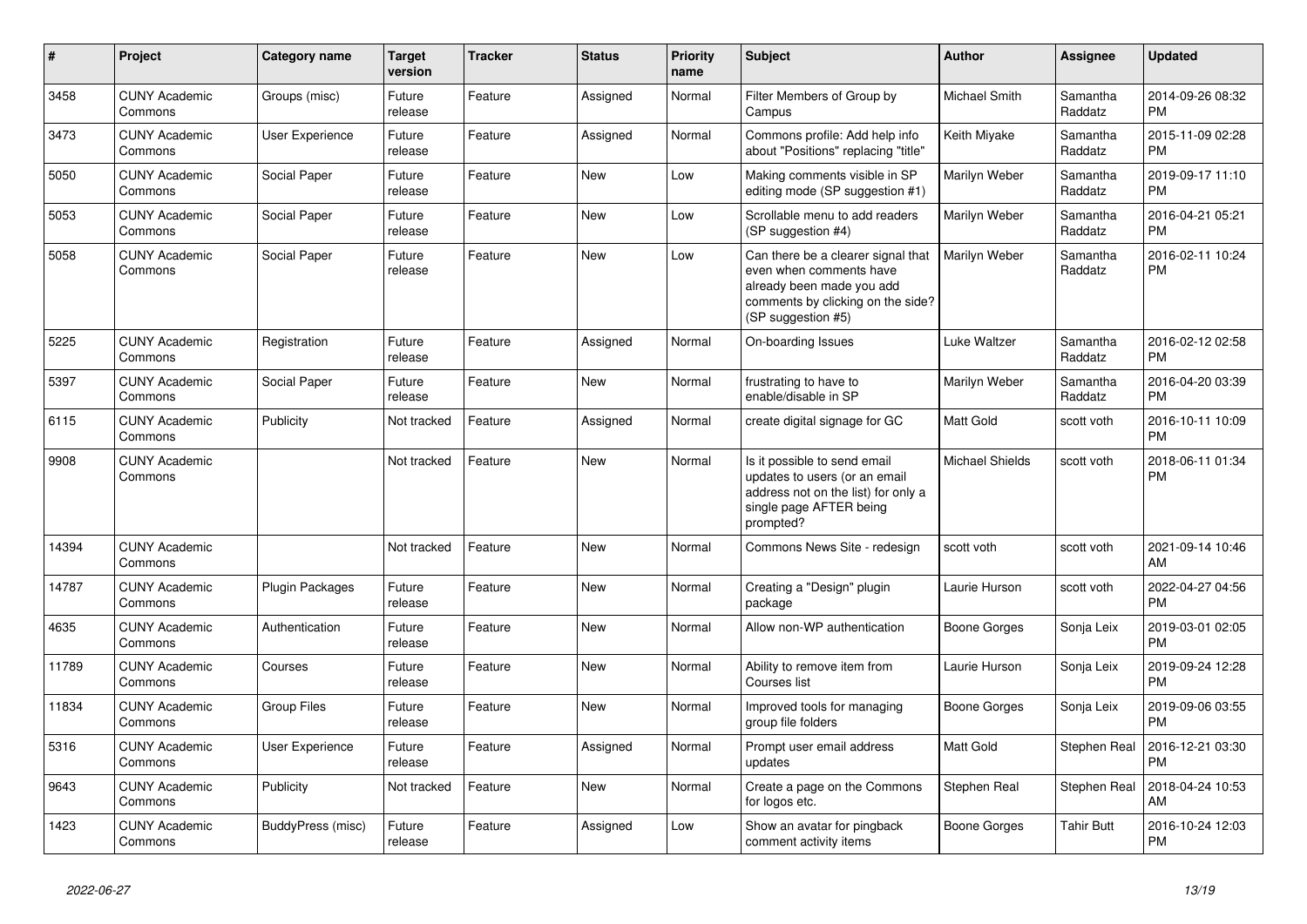| #     | Project                         | <b>Category name</b>      | <b>Target</b><br>version | <b>Tracker</b> | <b>Status</b>        | <b>Priority</b><br>name | <b>Subject</b>                                                   | <b>Author</b>           | Assignee            | <b>Updated</b>                |
|-------|---------------------------------|---------------------------|--------------------------|----------------|----------------------|-------------------------|------------------------------------------------------------------|-------------------------|---------------------|-------------------------------|
| 3090  | <b>CUNY Academic</b><br>Commons | Twitter page              | Future<br>release        | Feature        | Assigned             | Normal                  | Prevent Retweets from showing<br>up on Commons twitter page      | <b>Matt Gold</b>        | Tahir Butt          | 2016-10-24 11:31<br>AM        |
| 6426  | <b>CUNY Academic</b><br>Commons | Spam/Spam<br>Prevention   | Future<br>release        | Feature        | Assigned             | Normal                  | Force captcha on all comments?                                   | <b>Matt Gold</b>        | Tahir Butt          | 2016-10-24 02:06<br><b>PM</b> |
| 5581  | <b>CUNY Academic</b><br>Commons | Analytics                 | Future<br>release        | Feature        | Assigned             | Normal                  | <b>Explore alternatives to Google</b><br>Analytics               | <b>Matt Gold</b>        | Valerie<br>Townsend | 2020-04-17 03:12<br><b>PM</b> |
| 5679  | <b>CUNY Academic</b><br>Commons | Analytics                 | Not tracked              | Feature        | <b>New</b>           | Normal                  | Logged In Users for GA                                           | <b>Valerie Townsend</b> | Valerie<br>Townsend | 2016-06-11 09:49<br>AM        |
| 10273 | <b>CUNY Academic</b><br>Commons | Registration              | Not tracked              | Support        | Reporter<br>Feedback | Normal                  | users combining CF and campus<br>address                         | Marilyn Weber           |                     | 2019-09-18 10:58<br>AM        |
| 10657 | <b>CUNY Academic</b><br>Commons |                           | Not tracked              | Support        | Reporter<br>Feedback | Normal                  | child theme problems                                             | Marilyn Weber           |                     | 2018-11-08 01:19<br><b>PM</b> |
| 10982 | <b>CUNY Academic</b><br>Commons | Domain Mapping            | Not tracked              | Support        | Reporter<br>Feedback | Normal                  | <b>CNAME</b> question                                            | scott voth              |                     | 2019-01-22 04:29<br><b>PM</b> |
| 11509 | <b>CUNY Academic</b><br>Commons |                           | Not tracked              | Support        | Reporter<br>Feedback | Normal                  | deleted Page causing a Menu<br>problem?                          | Marilyn Weber           |                     | 2019-06-04 09:54<br>AM        |
| 11519 | <b>CUNY Academic</b><br>Commons |                           | Not tracked              | Support        | Assigned             | Normal                  | comment option not appearing                                     | Marilyn Weber           |                     | 2019-09-24 10:28<br>AM        |
| 11771 | <b>CUNY Academic</b><br>Commons |                           | Not tracked              | Support        | Reporter<br>Feedback | Normal                  | post displays in sections                                        | Marilyn Weber           |                     | 2019-08-20 10:34<br>AM        |
| 11787 | <b>CUNY Academic</b><br>Commons |                           | Not tracked              | Support        | Reporter<br>Feedback | Normal                  | automated comments notifications<br>on ZenDesk                   | Marilyn Weber           |                     | 2019-08-26 06:18<br><b>PM</b> |
| 11788 | <b>CUNY Academic</b><br>Commons | <b>WordPress Plugins</b>  | Future<br>release        | Support        | Reporter<br>Feedback | Normal                  | Plugin Request - Browse Aloud                                    | scott voth              |                     | 2019-09-24 08:42<br>AM        |
| 11848 | <b>CUNY Academic</b><br>Commons |                           | Not tracked              | Support        | Hold                 | Normal                  | a Dean of Faculty wants to share<br>a large file                 | Marilyn Weber           |                     | 2019-09-24 08:44<br>AM        |
| 12328 | <b>CUNY Academic</b><br>Commons |                           | Not tracked              | Support        | <b>New</b>           | Normal                  | Sign up Code for Non-CUNY<br>Faculty                             | Laurie Hurson           |                     | 2020-01-28 10:25<br>AM        |
| 12350 | <b>CUNY Academic</b><br>Commons | <b>Blogs (BuddyPress)</b> | Not tracked              | Support        | Reporter<br>Feedback | Normal                  | URL creation problem                                             | Marilyn Weber           |                     | 2020-02-03 11:27<br>AM        |
| 12352 | <b>CUNY Academic</b><br>Commons |                           | Not tracked              | Support        | <b>New</b>           | Normal                  | 'posts list" page builder block<br>option                        | Marilyn Weber           |                     | 2020-02-03 01:29<br><b>PM</b> |
| 13034 | <b>CUNY Academic</b><br>Commons |                           | Not tracked              | Support        | Reporter<br>Feedback | Normal                  | a site is asking people to join the<br>Commons to get a download | Marilyn Weber           |                     | 2020-07-12 07:23<br>AM        |
| 13255 | <b>CUNY Academic</b><br>Commons |                           | Not tracked              | Support        | Reporter<br>Feedback | Normal                  | Accessibility problems                                           | Marilyn Weber           |                     | 2020-09-01 05:48<br><b>PM</b> |
| 13975 | <b>CUNY Academic</b><br>Commons | Social Paper              | Not tracked              | Support        | Reporter<br>Feedback | Normal                  | can't approve comments on<br>Social Paper paper                  | Marilyn Weber           |                     | 2021-02-12 09:33<br>AM        |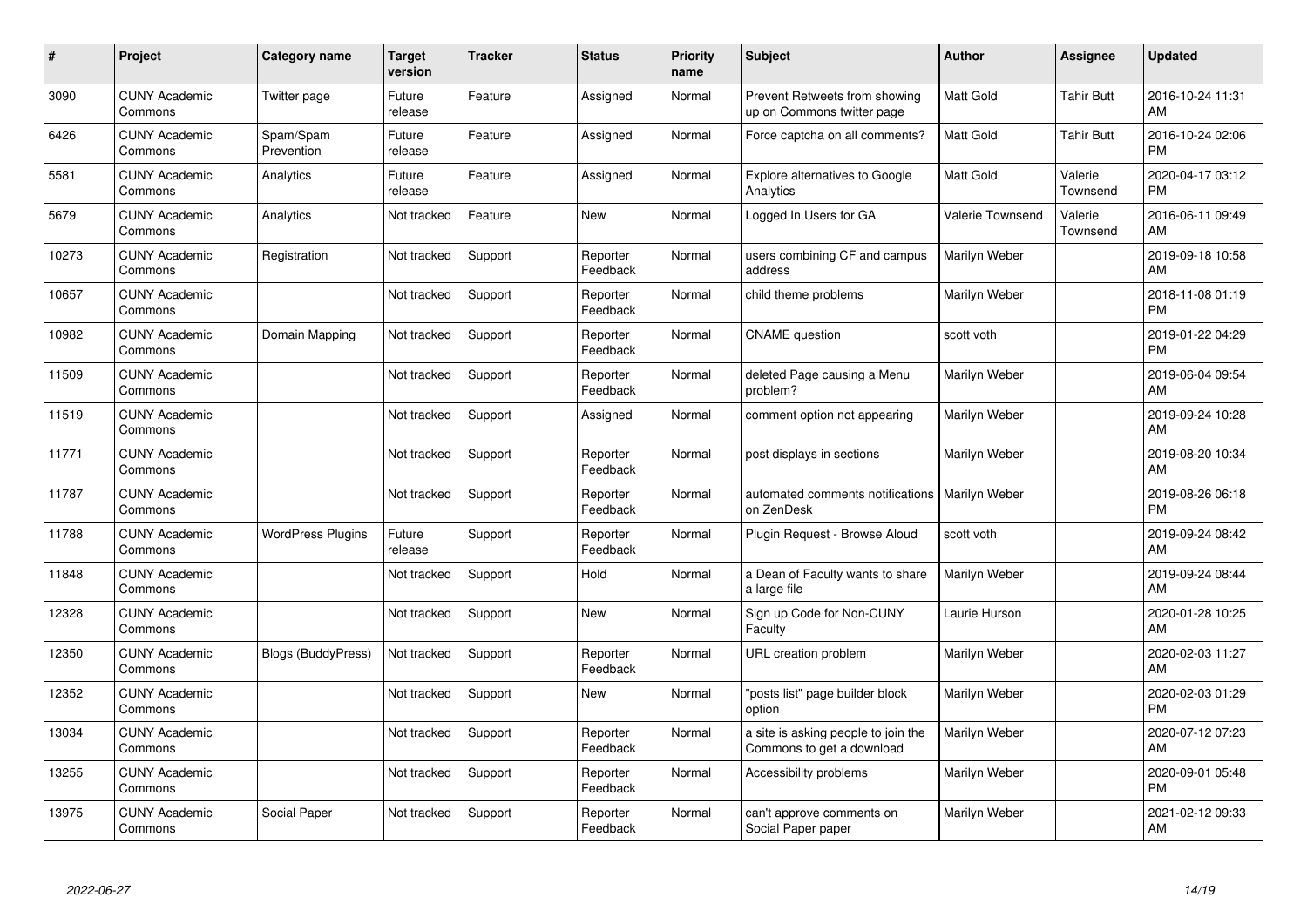| #     | Project                         | <b>Category name</b>     | <b>Target</b><br>version | <b>Tracker</b> | <b>Status</b>        | <b>Priority</b><br>name | <b>Subject</b>                                                    | Author        | <b>Assignee</b> | <b>Updated</b>                |
|-------|---------------------------------|--------------------------|--------------------------|----------------|----------------------|-------------------------|-------------------------------------------------------------------|---------------|-----------------|-------------------------------|
| 14074 | <b>CUNY Academic</b><br>Commons | WordPress (misc)         | Not tracked              | Support        | Reporter<br>Feedback | Normal                  | page password protection<br>problem                               | Marilyn Weber |                 | 2021-03-02 11:03<br>AM        |
| 14398 | <b>CUNY Academic</b><br>Commons |                          | Not tracked              | Support        | Reporter<br>Feedback | Normal                  | Events plug-in notification<br>problem                            | Marilyn Weber |                 | 2021-05-11 11:21<br>AM        |
| 14538 | <b>CUNY Academic</b><br>Commons |                          | Not tracked              | Support        | Reporter<br>Feedback | Normal                  | <b>Weebly To Commons</b>                                          | Laurie Hurson |                 | 2021-09-14 10:47<br>AM        |
| 14784 | <b>CUNY Academic</b><br>Commons |                          |                          | Support        | Reporter<br>Feedback | Normal                  | User report of logo problem when<br>using Customizer theme        | Marilyn Weber |                 | 2021-09-17 10:25<br>AM        |
| 14842 | <b>CUNY Academic</b><br>Commons |                          | Not tracked              | Support        | Reporter<br>Feedback | Normal                  | Question about widgets and block<br>editor                        | Gina Cherry   |                 | 2021-10-06 03:01<br><b>PM</b> |
| 14900 | <b>CUNY Academic</b><br>Commons |                          | Not tracked              | Support        | Reporter<br>Feedback | Normal                  | previous theme?                                                   | Marilyn Weber |                 | 2021-10-25 10:31<br>AM        |
| 14911 | <b>CUNY Academic</b><br>Commons | <b>WordPress Themes</b>  | Not tracked              | Support        | <b>New</b>           | Normal                  | Twentytwentyone theme                                             | Marilyn Weber |                 | 2021-10-28 10:37<br>AM        |
| 15045 | <b>CUNY Academic</b><br>Commons |                          |                          | Support        | <b>New</b>           | Normal                  | no result for KCeL in the search<br>box on the commons            | Marilyn Weber |                 | 2021-12-10 11:29<br>AM        |
| 15169 | <b>CUNY Academic</b><br>Commons |                          | 2.0.2                    | Support        | Reporter<br>Feedback | Normal                  | new Prelude website zipfiles for<br>custom theme and other files. | Marilyn Weber |                 | 2022-06-14 11:36<br>AM        |
| 15176 | <b>CUNY Academic</b><br>Commons |                          | Not tracked              | Support        | Reporter<br>Feedback | Normal                  | Archiving Q Writing & Old<br>Wordpress Sites on the Commons       | Laurie Hurson |                 | 2022-02-08 10:28<br>AM        |
| 15260 | <b>CUNY Academic</b><br>Commons |                          |                          | Support        | Reporter<br>Feedback | Normal                  | Diacritical markings   European<br>Stages                         | Marilyn Weber |                 | 2022-02-04 08:16<br>AM        |
| 15370 | <b>CUNY Academic</b><br>Commons |                          |                          | Support        | Reporter<br>Feedback | Normal                  | All-in-One Event Calendar?                                        | Marilyn Weber |                 | 2022-02-17 11:03<br>AM        |
| 15565 | <b>CUNY Academic</b><br>Commons |                          |                          | Support        | New                  | Normal                  | Events - send updates to an email   Marilyn Weber<br>listserv     |               |                 | 2022-03-10 01:06<br><b>PM</b> |
| 15655 | <b>CUNY Academic</b><br>Commons |                          | 2.0.2                    | Support        | Reporter<br>Feedback | Normal                  | Event Aggregator plugin?                                          | Marilyn Weber |                 | 2022-06-14 11:36<br>AM        |
| 15685 | <b>CUNY Academic</b><br>Commons |                          |                          | Support        | New                  | High                    | problem with chrome?                                              | Marilyn Weber |                 | 2022-04-25 03:40<br><b>PM</b> |
| 15816 | <b>CUNY Academic</b><br>Commons |                          | Not tracked              | Support        | <b>New</b>           | Normal                  | slow loading at SPS                                               | Marilyn Weber |                 | 2022-04-05 01:26<br><b>PM</b> |
| 16099 | <b>CUNY Academic</b><br>Commons |                          |                          | Support        | Reporter<br>Feedback | Normal                  | request for Newsletter Glue                                       | Marilyn Weber |                 | 2022-05-13 12:14<br><b>PM</b> |
| 9207  | <b>CUNY Academic</b><br>Commons |                          | Future<br>release        | Support        | Reporter<br>Feedback | Normal                  | display dashboards made in<br>Tableau?                            | Marilyn Weber | Boone<br>Gorges | 2018-04-10 10:42<br>AM        |
| 9211  | <b>CUNY Academic</b><br>Commons | <b>WordPress Plugins</b> | Future<br>release        | Support        | Reporter<br>Feedback | Normal                  | Auto-Role Setting in Forum Plugin<br>Causing Some Confusion       | Luke Waltzer  | Boone<br>Gorges | 2018-03-13 11:44<br>AM        |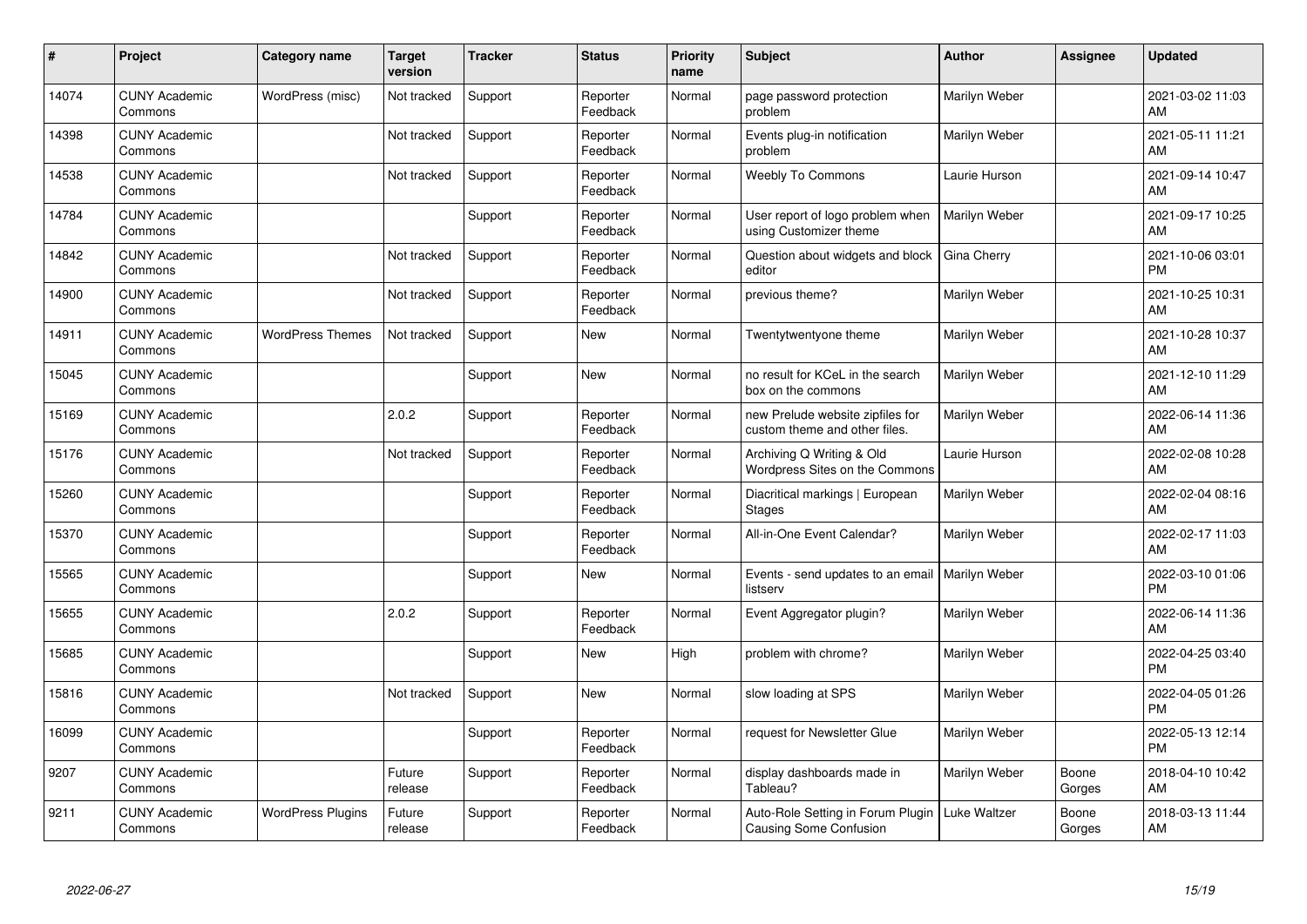| $\pmb{\#}$ | Project                         | <b>Category name</b>     | <b>Target</b><br>version | <b>Tracker</b> | <b>Status</b>        | <b>Priority</b><br>name | <b>Subject</b>                                                    | Author           | <b>Assignee</b>       | <b>Updated</b>                |
|------------|---------------------------------|--------------------------|--------------------------|----------------|----------------------|-------------------------|-------------------------------------------------------------------|------------------|-----------------------|-------------------------------|
| 9941       | <b>CUNY Academic</b><br>Commons | Wiki                     | Not tracked              | Support        | Assigned             | Normal                  | Wiki functionality                                                | <b>Matt Gold</b> | Boone<br>Gorges       | 2018-06-26 10:57<br>AM        |
| 11386      | <b>CUNY Academic</b><br>Commons | WordPress - Media        | Not tracked              | Support        | Reporter<br>Feedback | Normal                  | disappearing images                                               | scott voth       | Boone<br>Gorges       | 2019-05-14 10:32<br>AM        |
| 11449      | <b>CUNY Academic</b><br>Commons | WordPress - Media        | Not tracked              | Support        | Reporter<br>Feedback | Normal                  | Cloning Media Library for JITP<br>from Staging to Production Site | Patrick DeDauw   | Boone<br>Gorges       | 2019-05-13 12:00<br><b>PM</b> |
| 11496      | <b>CUNY Academic</b><br>Commons | <b>Public Portfolio</b>  | 1.15.2                   | Support        | <b>New</b>           | Normal                  | Replace Twitter Icon on Member<br>Portfolio page                  | scott voth       | Boone<br>Gorges       | 2019-06-06 01:03<br><b>PM</b> |
| 15767      | <b>CUNY Academic</b><br>Commons | WordPress (misc)         |                          | Support        | <b>New</b>           | Normal                  | Site loading slowly                                               | scott voth       | Boone<br>Gorges       | 2022-04-04 08:56<br><b>PM</b> |
| 12382      | <b>CUNY Academic</b><br>Commons | Membership               | Not tracked              | Support        | <b>New</b>           | Normal                  | Email request change                                              | Marilyn Weber    | Marilyn<br>Weber      | 2020-02-06 12:56<br><b>PM</b> |
| 2175       | <b>CUNY Academic</b><br>Commons | WordPress (misc)         | Not tracked              | Support        | Assigned             | Normal                  | Subscibe 2 vs. Jetpack<br>subscription options                    | local admin      | <b>Matt Gold</b>      | 2016-01-26 04:58<br><b>PM</b> |
| 8607       | <b>CUNY Academic</b><br>Commons |                          | Not tracked              | Support        | <b>New</b>           | Normal                  | Paypal?                                                           | Marilyn Weber    | Matt Gold             | 2018-05-15 01:37<br><b>PM</b> |
| 10839      | <b>CUNY Academic</b><br>Commons | About page               | Not tracked              | Support        | <b>New</b>           | Normal                  | <b>Mission Statement Needs</b><br>Revision                        | scott voth       | <b>Matt Gold</b>      | 2018-12-26 10:58<br>AM        |
| 11493      | <b>CUNY Academic</b><br>Commons | Domain Mapping           | Not tracked              | Support        | Reporter<br>Feedback | Normal                  | Domain Mapping Request - Talia<br>Schaffer                        | scott voth       | <b>Matt Gold</b>      | 2019-08-06 08:39<br>AM        |
| 11545      | <b>CUNY Academic</b><br>Commons | <b>WordPress Plugins</b> | Not tracked              | Support        | <b>New</b>           | Normal                  | Twitter searches in WordPress                                     | Gina Cherry      | <b>Matt Gold</b>      | 2019-09-23 01:03<br><b>PM</b> |
| 12484      | <b>CUNY Academic</b><br>Commons |                          | Not tracked              | Support        | Reporter<br>Feedback | Normal                  | Sign up Code for COIL Course<br>starting in March                 | Laurie Hurson    | Matt Gold             | 2020-03-02 02:26<br><b>PM</b> |
| 3492       | <b>CUNY Academic</b><br>Commons | <b>WordPress Themes</b>  | Future<br>release        | Support        | Assigned             | Normal                  | Add CBOX theme to the<br>Commons                                  | scott voth       | Raymond<br>Hoh        | 2014-10-08 05:55<br><b>PM</b> |
| 9729       | <b>CUNY Academic</b><br>Commons | <b>SEO</b>               | Not tracked              | Support        | <b>New</b>           | Normal                  | 503 Errors showing on<br>newlaborforum.cuny.edu                   | Diane Krauthamer | Raymond<br>Hoh        | 2018-05-22 04:48<br><b>PM</b> |
| 11149      | <b>CUNY Academic</b><br>Commons |                          | Not tracked              | Support        | Reporter<br>Feedback | Normal                  | comments getting blocked                                          | Marilyn Weber    | Raymond<br>Hoh        | 2019-03-26 11:40<br>AM        |
| 11624      | <b>CUNY Academic</b><br>Commons | WordPress (misc)         | Not tracked              | Support        | <b>New</b>           | Normal                  | Change pages into posts or swap<br>database for a Commons site?   | Stephen Klein    | Raymond<br>Hoh        | 2019-07-09 11:04<br>AM        |
| 12004      | <b>CUNY Academic</b><br>Commons |                          | Not tracked              | Support        | Reporter<br>Feedback | Normal                  | Notifications for spam blog<br>comments                           | Gina Cherry      | Raymond<br><b>Hoh</b> | 2019-11-01 12:05<br><b>PM</b> |
| 12741      | <b>CUNY Academic</b><br>Commons | <b>WordPress Plugins</b> | Not tracked              | Support        | Reporter<br>Feedback | Normal                  | <b>Tableau Public Viz Block</b>                                   | Marilyn Weber    | Raymond<br>Hoh        | 2020-05-12 11:00<br>AM        |
| 13286      | <b>CUNY Academic</b><br>Commons |                          | Not tracked              | Support        | <b>New</b>           | Normal                  | problem connecting with<br>WordPress app                          | Marilyn Weber    | Raymond<br>Hoh        | 2020-09-08 11:16<br>AM        |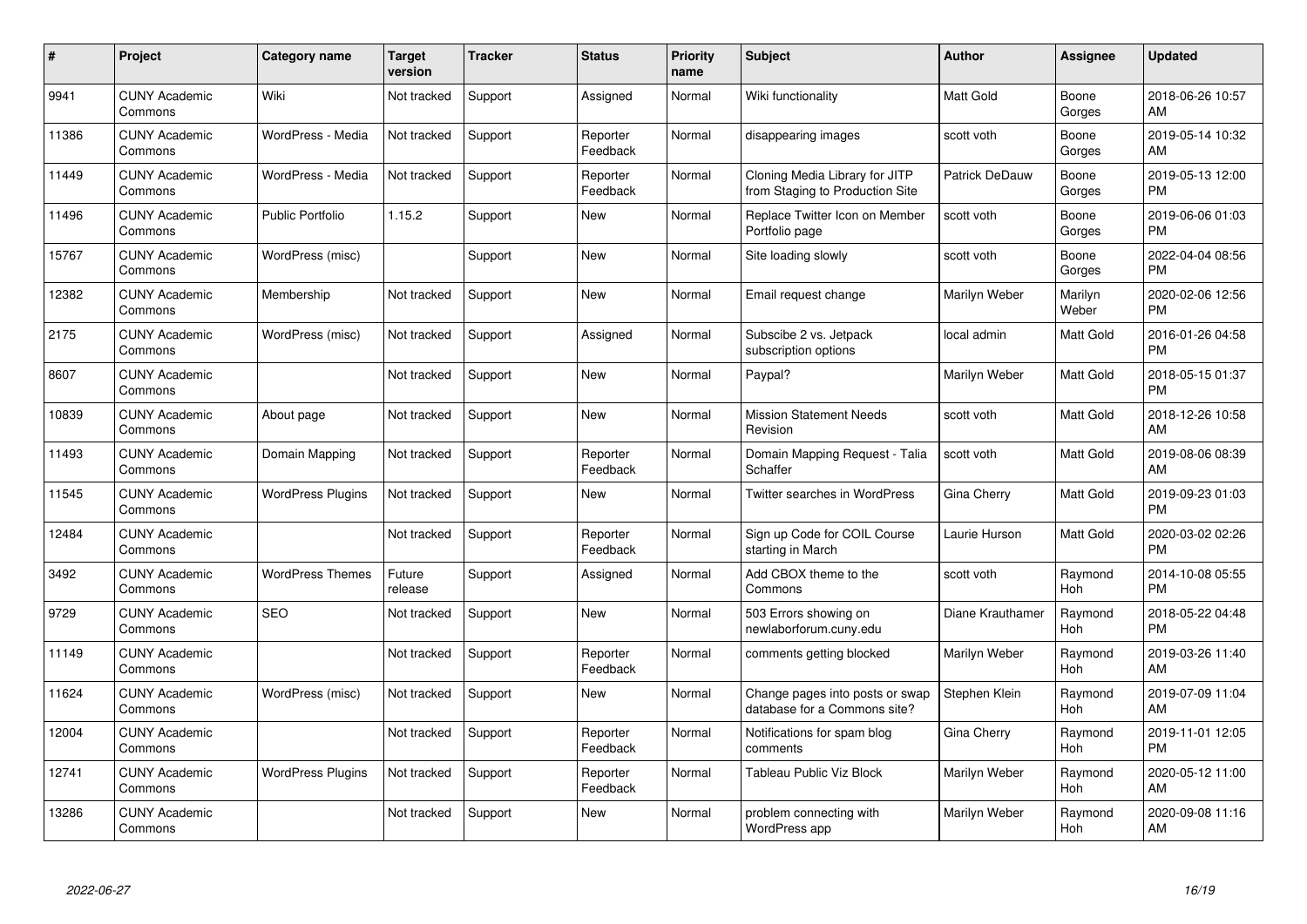| $\#$  | Project                         | <b>Category name</b>     | <b>Target</b><br>version | Tracker       | <b>Status</b>                       | <b>Priority</b><br>name | <b>Subject</b>                                                                            | Author             | Assignee              | <b>Updated</b>                |
|-------|---------------------------------|--------------------------|--------------------------|---------------|-------------------------------------|-------------------------|-------------------------------------------------------------------------------------------|--------------------|-----------------------|-------------------------------|
| 13946 | <b>CUNY Academic</b><br>Commons | <b>WordPress Plugins</b> | 2.1.0                    | Support       | Assigned                            | Normal                  | <b>Custom Embed handler For</b><br>OneDrive files                                         | scott voth         | Raymond<br>Hoh        | 2022-05-26 10:46<br>AM        |
| 14439 | <b>CUNY Academic</b><br>Commons | Spam/Spam<br>Prevention  | 2.0.2                    | Support       | Assigned                            | Normal                  | Aprroved comments held for<br>moderation                                                  | Laurie Hurson      | Raymond<br>Hoh        | 2022-06-14 11:36<br>AM        |
| 14983 | <b>CUNY Academic</b><br>Commons | WordPress (misc)         | Not tracked              | Support       | Reporter<br>Feedback                | Normal                  | 'Read More" tag not working                                                               | Rebecca Krisel     | Raymond<br>Hoh        | 2021-11-23 01:17<br><b>PM</b> |
| 14994 | <b>CUNY Academic</b><br>Commons | cdev.gc.cuny.edu         | Not tracked              | Support       | In Progress                         | Normal                  | Clear Cache on CDEV                                                                       | scott voth         | Raymond<br><b>Hoh</b> | 2021-12-07 03:51<br><b>PM</b> |
| 15978 | <b>CUNY Academic</b><br>Commons | WordPress - Media        | 2.0.2                    | Support       | Reporter<br>Feedback                | Normal                  | tex files?                                                                                | Marilyn Weber      | Raymond<br>Hoh        | 2022-06-14 11:36<br>AM        |
| 16110 | <b>CUNY Academic</b><br>Commons |                          |                          | Support       | Reporter<br>Feedback                | Normal                  | remove Creative Commons<br>license from pages?                                            | Marilyn Weber      | Raymond<br>Hoh        | 2022-05-17 06:11<br><b>PM</b> |
| 16291 | <b>CUNY Academic</b><br>Commons | Site cloning             | 2.0.2                    | Support       | Staged for<br>Production<br>Release | Normal                  | Images coming up blank in Media<br>Library                                                | Marilyn Weber      | Raymond<br><b>Hoh</b> | 2022-06-23 08:28<br><b>PM</b> |
| 4986  | <b>CUNY Academic</b><br>Commons | ZenDesk                  | Not tracked              | Support       | Assigned                            | Normal                  | Prepare documentation for<br>Zendesk re web widget                                        | Matt Gold          | Samantha<br>Raddatz   | 2016-02-25 03:09<br><b>PM</b> |
| 5826  | <b>CUNY Academic</b><br>Commons | <b>WordPress Plugins</b> | Future<br>release        | Support       | Reporter<br>Feedback                | Normal                  | Remove Subscription Options<br>plugin from directory                                      | Sarah Morgano      | Sarah<br>Morgano      | 2016-10-21 04:14<br><b>PM</b> |
| 636   | <b>CUNY Academic</b><br>Commons | WordPress (misc)         | Not tracked              | Support       | Assigned                            | Normal                  | Create Lynda.com-like Table of<br><b>Contents for Prospective Tutorial</b><br>Screencasts | Matt Gold          | scott voth            | 2016-02-23 03:12<br><b>PM</b> |
| 11883 | <b>CUNY Academic</b><br>Commons | Help/Codex               | Not tracked              | Support       | <b>New</b>                          | Normal                  | Need Embedding Help Page<br>Update (Tableau)                                              | Anthony Wheeler    | scott voth            | 2019-09-24 08:49<br>AM        |
| 12247 | <b>CUNY Academic</b><br>Commons | Publicity                | Not tracked              | Support       | <b>New</b>                          | Normal                  | <b>Screenshot of First Commons</b><br>Homepage                                            | scott voth         | scott voth            | 2020-01-14 12:08<br><b>PM</b> |
| 4070  | <b>CUNY Academic</b><br>Commons | Analytics                | Not tracked              | Support       | Assigned                            | Normal                  | Request for JITP site analytics                                                           | Matt Gold          | Seth Persons          | 2016-02-23 03:09<br><b>PM</b> |
| 8666  | <b>CUNY Academic</b><br>Commons | Teaching                 | Not tracked              | Documentation | Assigned                            | Normal                  | Create Teaching on the<br>Commons Resource Page                                           | Matt Gold          | Laurie Hurson         | 2019-09-23 03:16<br><b>PM</b> |
| 2666  | <b>CUNY Academic</b><br>Commons | About page               | Not tracked              | Documentation | Assigned                            | Normal                  | <b>Update About Text</b>                                                                  | Chris Stein        | Luke Waltzer          | 2016-03-04 11:19<br>AM        |
| 12392 | <b>CUNY Academic</b><br>Commons | Help/Codex               | Not tracked              | Documentation | <b>New</b>                          | Normal                  | <b>Updates to Common Commons</b><br>Questions on Help Page                                | scott voth         | Margaret<br>Galvan    | 2020-02-11 10:53<br>AM        |
| 3524  | <b>CUNY Academic</b><br>Commons | Documentation            | Not tracked              | Documentation | Assigned                            | Normal                  | Post describing all you can do<br>when starting up a new<br>blog/group                    | Matt Gold          | scott voth            | 2014-10-04 12:56<br><b>PM</b> |
| 3565  | <b>CUNY Academic</b><br>Commons | My Commons               | Not tracked              | Documentation | New                                 | Normal                  | Load Newest inconsistencies                                                               | <b>Chris Stein</b> | scott voth            | 2015-11-09 01:16<br><b>PM</b> |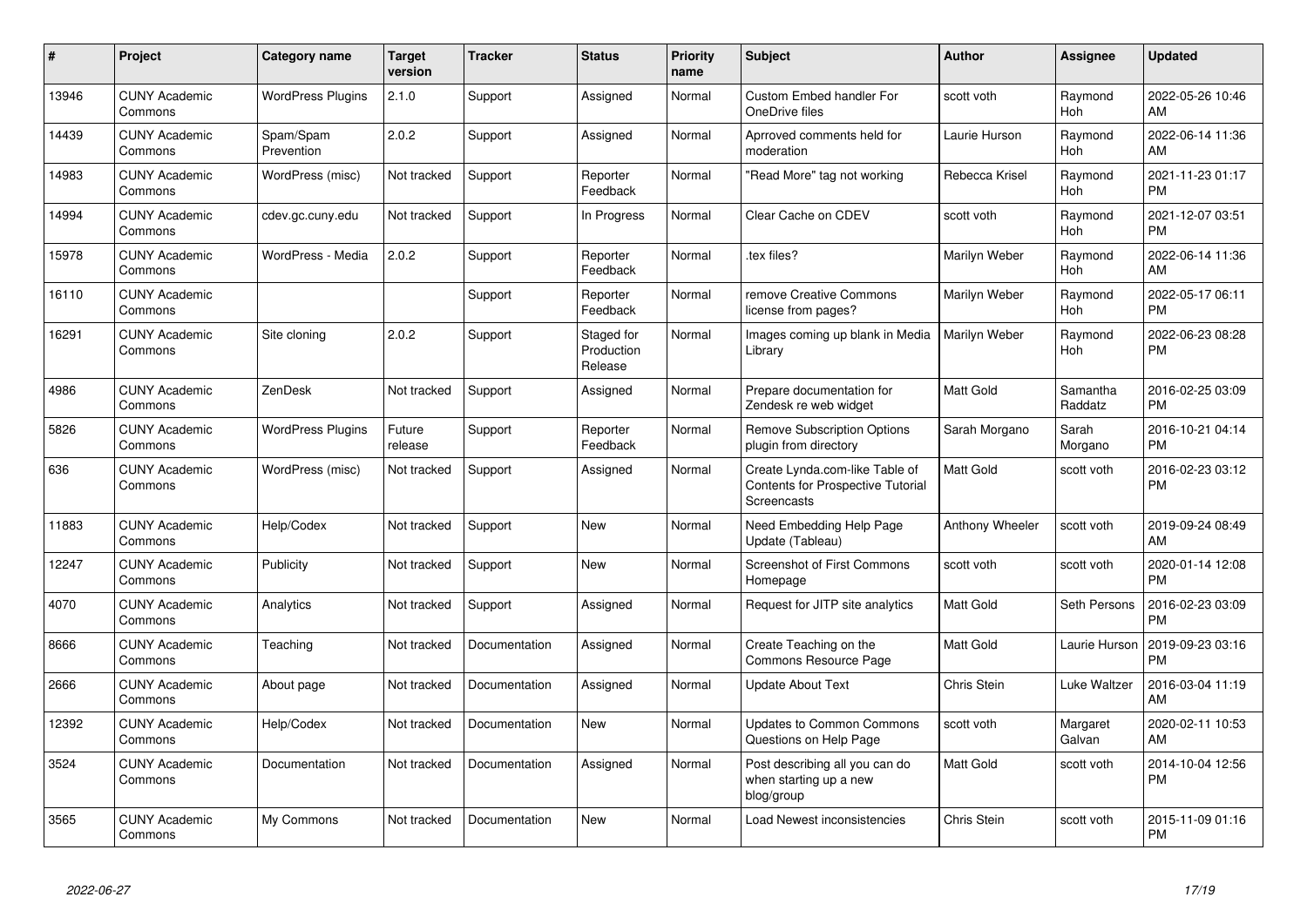| #     | Project                         | <b>Category name</b> | <b>Target</b><br>version | <b>Tracker</b> | <b>Status</b>        | <b>Priority</b><br>name | <b>Subject</b>                                                                       | <b>Author</b>           | Assignee            | <b>Updated</b>                |
|-------|---------------------------------|----------------------|--------------------------|----------------|----------------------|-------------------------|--------------------------------------------------------------------------------------|-------------------------|---------------------|-------------------------------|
| 9015  | <b>CUNY Academic</b><br>Commons | Groups (misc)        | Not tracked              | Outreach       | Assigned             | Normal                  | Email group admins the email<br>addresses of their groups                            | <b>Matt Gold</b>        | <b>Matt Gold</b>    | 2018-01-02 09:54<br>AM        |
| 3369  | <b>CUNY Academic</b><br>Commons | Reply By Email       | Not tracked              | Outreach       | Hold                 | Normal                  | Release reply by email to WP<br>plugin directory                                     | Matt Gold               | Raymond<br>Hoh      | 2016-03-01 12:46<br><b>PM</b> |
| 6014  | <b>CUNY Academic</b><br>Commons | Publicity            | Future<br>release        | Publicity      | Reporter<br>Feedback | Normal                  | Google search listing                                                                | <b>Matt Gold</b>        | Boone<br>Gorges     | 2016-09-21 03:48<br><b>PM</b> |
| 14504 | <b>CUNY Academic</b><br>Commons |                      | Not tracked              | Publicity      | Reporter<br>Feedback | Normal                  | Adding showcases to home page<br>menu                                                | Laurie Hurson           | Boone<br>Gorges     | 2022-01-19 03:26<br><b>PM</b> |
| 14475 | <b>CUNY Academic</b><br>Commons |                      | Not tracked              | Publicity      | New                  | Normal                  | OER Showcase Page                                                                    | Laurie Hurson           | Laurie Hurson       | 2021-09-14 10:46<br>AM        |
| 3509  | <b>CUNY Academic</b><br>Commons | Publicity            | 1.7                      | Publicity      | <b>New</b>           | Normal                  | Create 1.7 digital signage imagery   Micki Kaufman                                   |                         | Marilyn<br>Weber    | 2014-10-01 12:40<br><b>PM</b> |
| 3506  | <b>CUNY Academic</b><br>Commons | Publicity            | 1.7                      | Publicity      | <b>New</b>           | Normal                  | Prepare 1.7 email messaging                                                          | Micki Kaufman           | Micki<br>Kaufman    | 2014-10-01 12:36<br><b>PM</b> |
| 11393 | <b>CUNY Academic</b><br>Commons |                      | Not tracked              | Publicity      | <b>New</b>           | Normal                  | After 1.15 release, ceate a hero<br>slide and post about adding a site<br>to a group | scott voth              | Patrick<br>Sweeney  | 2019-05-14 10:32<br>AM        |
| 5298  | <b>CUNY Academic</b><br>Commons |                      | Not tracked              | Publicity      | <b>New</b>           | Normal                  | Survey Pop-Up Text                                                                   | Samantha Raddatz        | Samantha<br>Raddatz | 2016-03-22 12:27<br><b>PM</b> |
| 2612  | <b>CUNY Academic</b><br>Commons |                      | Not tracked              | Publicity      | Assigned             | Normal                  | Pinterest site for the Commons                                                       | local admin             | Sarah<br>Morgano    | 2016-03-04 11:19<br>AM        |
| 3510  | <b>CUNY Academic</b><br>Commons | Publicity            | 1.7                      | Publicity      | Assigned             | Normal                  | Post on the News Blog re: 'My<br>Commons'                                            | Micki Kaufman           | Sarah<br>Morgano    | 2014-10-15 11:18<br>AM        |
| 3511  | <b>CUNY Academic</b><br>Commons | Publicity            | 1.7                      | Publicity      | Assigned             | Normal                  | Social media for 1.7                                                                 | Micki Kaufman           | Sarah<br>Morgano    | 2014-10-14 03:32<br><b>PM</b> |
| 6665  | <b>CUNY Academic</b><br>Commons |                      | Not tracked              | Publicity      | New                  | Normal                  | Dead Link in 1.10 announcement<br>post                                               | Paige Dupont            | Stephen Real        | 2016-12-01 03:11<br><b>PM</b> |
| 11843 | <b>CUNY Academic</b><br>Commons | WordPress (misc)     | Future<br>release        | Design/UX      | <b>New</b>           | Normal                  | Tweaking the Gutenberg Editor<br>Interface                                           | Laurie Hurson           |                     | 2022-04-26 12:00<br><b>PM</b> |
| 4592  | <b>CUNY Academic</b><br>Commons | Events               | Future<br>release        | Design/UX      | <b>New</b>           | Normal                  | Event Creation - Venue Dropdown<br>Slow                                              | Samantha Raddatz        | Boone<br>Gorges     | 2015-09-14 04:56<br><b>PM</b> |
| 4903  | <b>CUNY Academic</b><br>Commons | Events               | Future<br>release        | Design/UX      | Assigned             | Normal                  | Improving visual appearance of<br>event calendars                                    | Matt Gold               | Boone<br>Gorges     | 2016-10-13 11:51<br>AM        |
| 5182  | <b>CUNY Academic</b><br>Commons | Social Paper         | Future<br>release        | Design/UX      | <b>New</b>           | Normal                  | "Publishing" a private paper on<br>social paper?                                     | Raffi<br>Khatchadourian | Boone<br>Gorges     | 2016-10-13 04:12<br><b>PM</b> |
| 15210 | <b>CUNY Academic</b><br>Commons | Analytics            | Not tracked              | Design/UX      | <b>New</b>           | Normal                  | Google Analytics improvements                                                        | Colin McDonald          | Boone<br>Gorges     | 2022-05-24 10:47<br>AM        |
| 860   | <b>CUNY Academic</b><br>Commons | Design               | Future<br>release        | Design/UX      | Assigned             | Normal                  | <b>Standardize Button Treatment</b><br>Across the Commons                            | <b>Chris Stein</b>      | Chris Stein         | 2014-05-01 09:45<br>AM        |